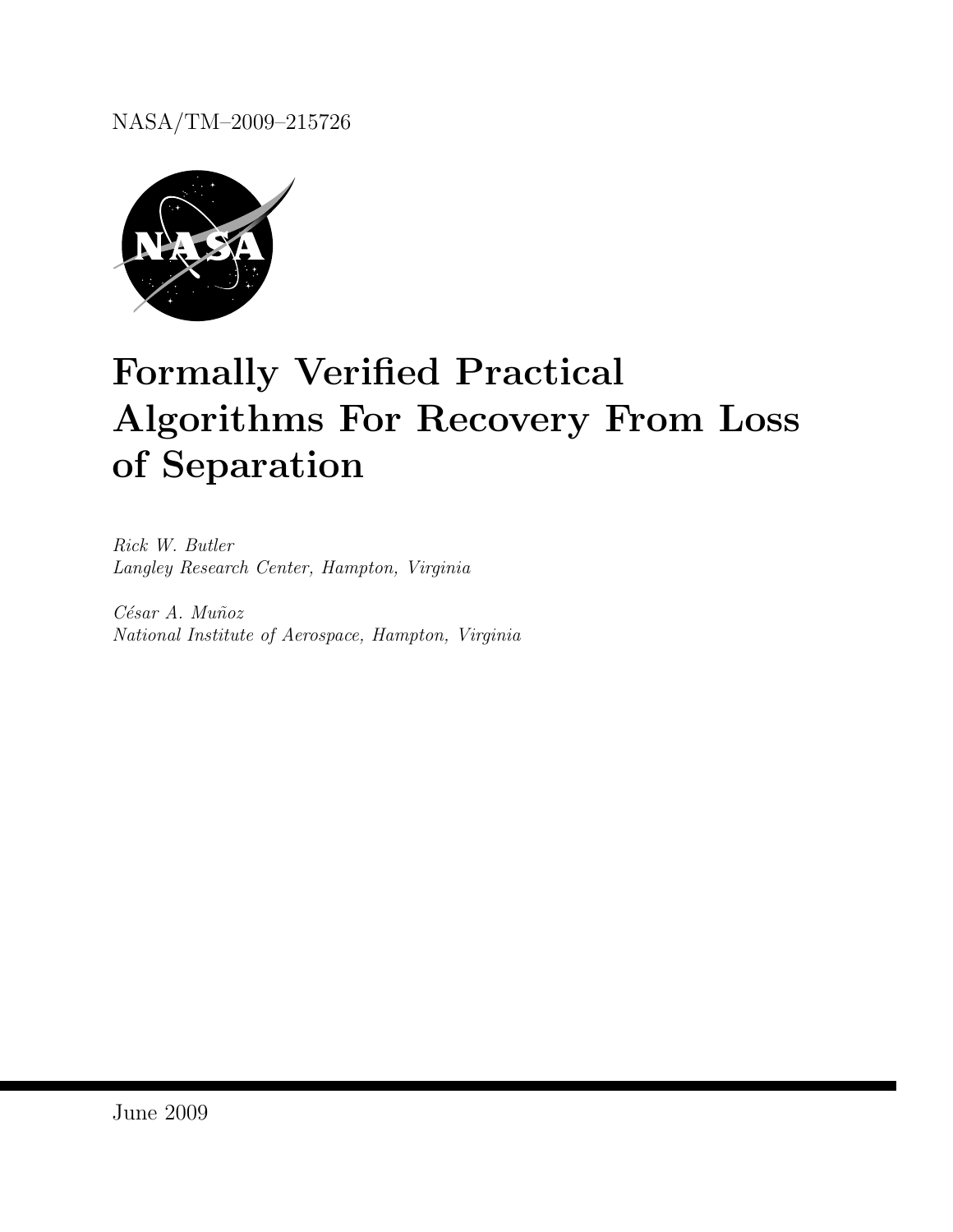Since its founding, NASA has been dedicated to the advancement of aeronautics and space science. The NASA Scientific and Technical Information (STI) Program Office plays a key part in helping NASA maintain this important role.

The NASA STI Program Office is operated by Langley Research Center, the lead center for NASA's scientific and technical information. The NASA STI Program Office provides access to the NASA STI Database, the largest collection of aeronautical and space science STI in the world. The Program Office is also NASA's institutional mechanism for disseminating the results of its research and development activities. These results are published by NASA in the NASA STI Report Series, which includes the following report types:

- TECHNICAL PUBLICATION. Reports of completed research or a major significant phase of research that present the results of NASA programs and include extensive data or theoretical analysis. Includes compilations of significant scientific and technical data and information deemed to be of continuing reference value. NASA counterpart of peer-reviewed formal professional papers, but having less stringent limitations on manuscript length and extent of graphic presentations.
- TECHNICAL MEMORANDUM. Scientific and technical findings that are preliminary or of specialized interest, e.g., quick release reports, working papers, and bibliographies that contain minimal annotation. Does not contain extensive analysis.
- CONTRACTOR REPORT. Scientific and technical findings by NASA-sponsored contractors and grantees.
- CONFERENCE PUBLICATION. Collected papers from scientific and technical conferences, symposia, seminars, or other meetings sponsored or co-sponsored by NASA.
- SPECIAL PUBLICATION. Scientific, technical, or historical information from NASA programs, projects, and missions, often concerned with subjects having substantial public interest.
- TECHNICAL TRANSLATION. Englishlanguage translations of foreign scientific and technical material pertinent to NASA's mission.

Specialized services that complement the STI Program Office's diverse offerings include creating custom thesauri, building customized databases, organizing and publishing research results . . . even providing videos.

For more information about the NASA STI Program Office, see the following:

- Access the NASA STI Program Home Page at http://www.sti.nasa.gov
- E-mail your question via the Internet to help@sti.nasa.gov
- Fax your question to the NASA STI Help Desk at (301) 621–0134
- Phone the NASA STI Help Desk at  $(301)$ 621–0390
- Write to: NASA STI Help Desk NASA Center for AeroSpace Information 7115 Standard Drive Hanover, MD 21076–1320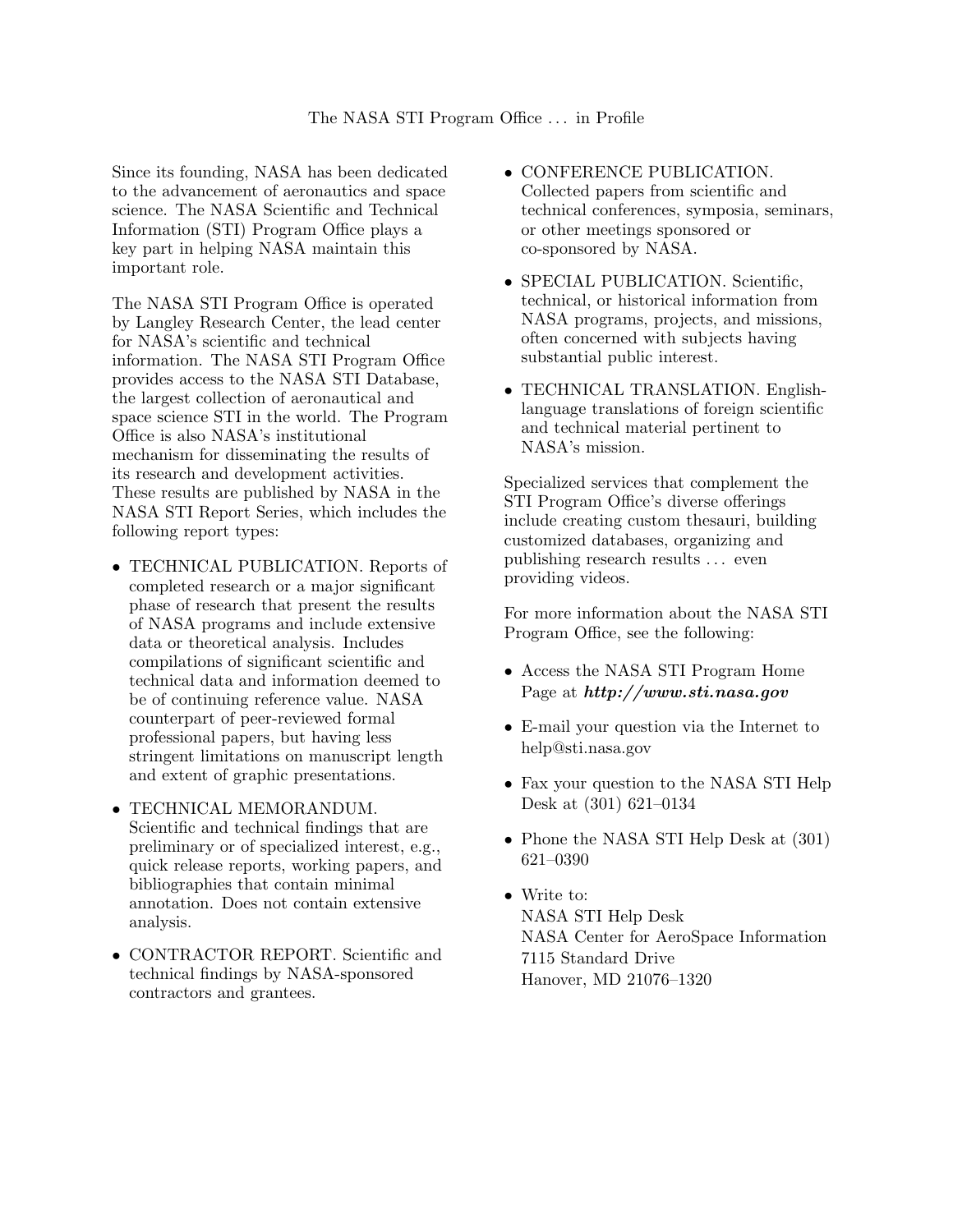NASA/TM–2009–215726



# Formally Verified Practical Algorithms For Recovery From Loss of Separation

Rick W. Butler Langley Research Center, Hampton, Virginia

César A. Muñoz National Institute of Aerospace, Hampton, Virginia

National Aeronautics and Space Administration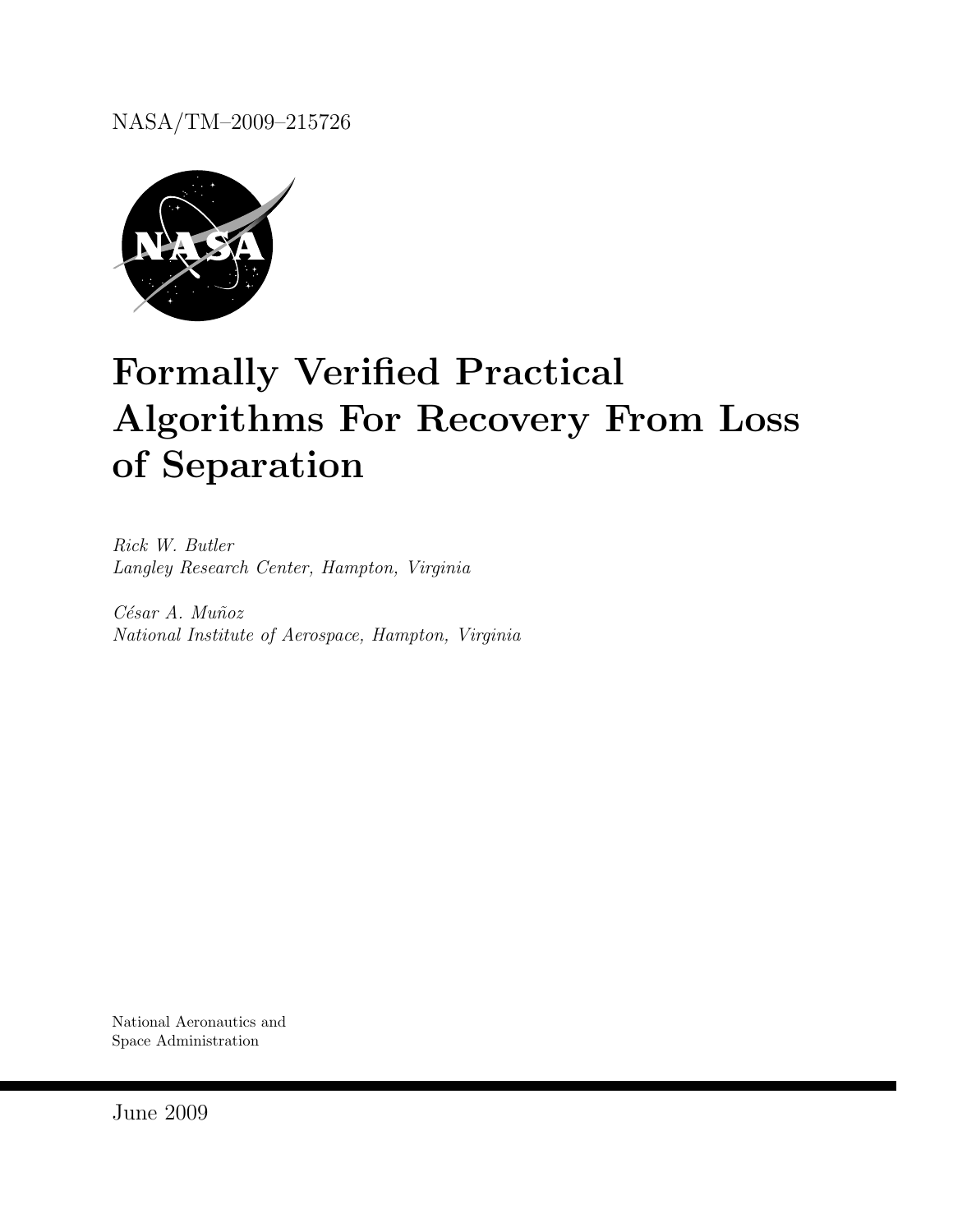The use of trademarks or names of manufacturers in this report is for accurate reporting and does not constitute an offical endorsement, either expressed or implied, of such products or manufacturers by the National Aeronautics and Space Administration.

Available from:

Hanover, MD 21076–1320 Springfield, VA 22161–2171 (301) 621–0390 (703) 605–6000

NASA Center for AeroSpace Information (CASI) National Technical Information Service (NTIS) 5285 Port Royal Road  $(703)$  605–6000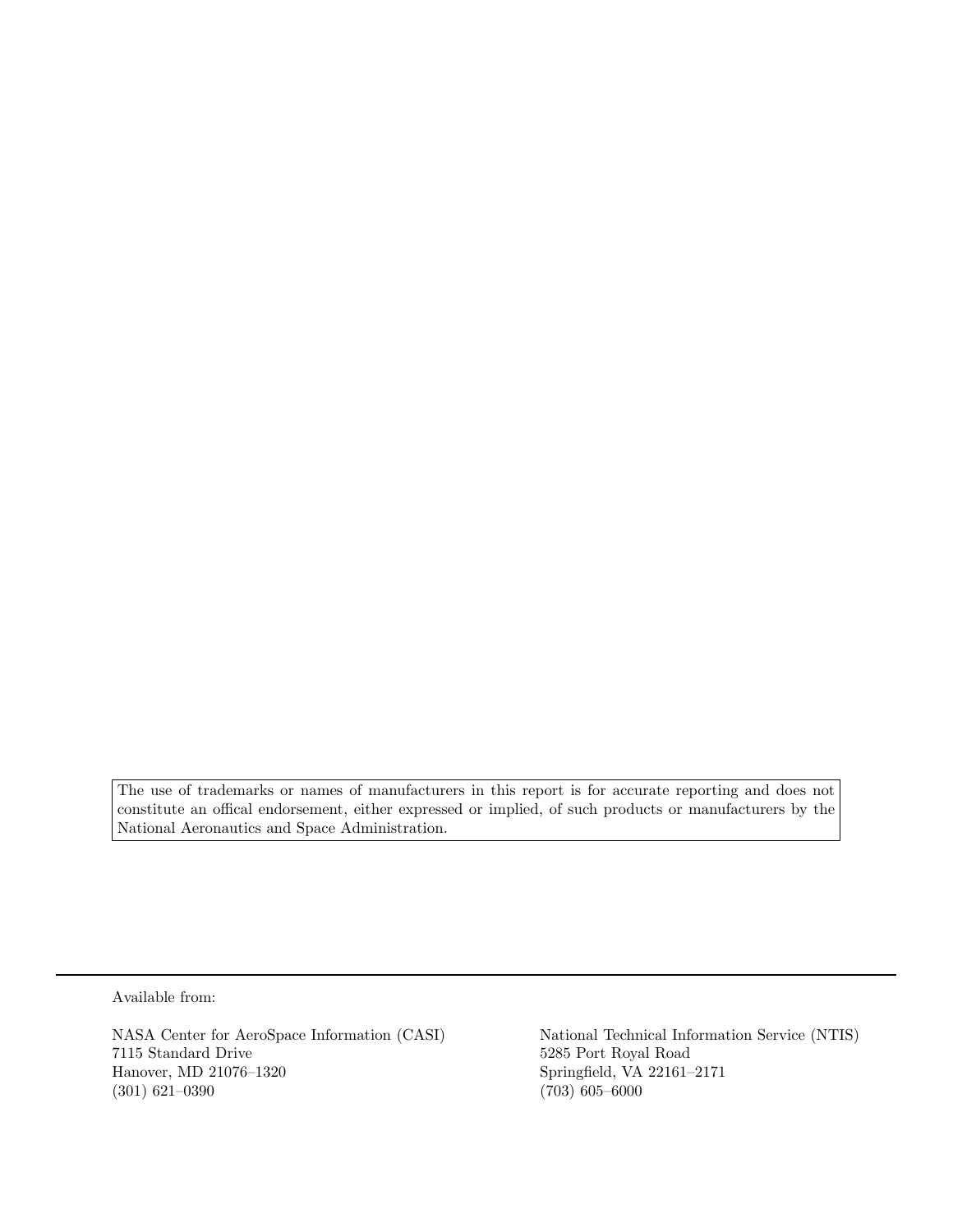# Abstract

In this paper, we develop and formally verify practical algorithms for recovery from loss of separation. The formal verification is performed in the context of a criteriabased framework. This framework provides rigorous definitions of horizontal and vertical maneuver correctness that guarantee divergence and achieve horizontal and vertical separation. The algorithms are shown to be independently correct, that is, separation is achieved when only one aircraft maneuvers, and implicitly coordinated, that is, separation is also achieved when both aircraft maneuver. In this paper we improve the horizontal criteria over our previous work. An important benefit of the criteria approach is that different aircraft can execute different algorithms and implicit coordination will still be achieved, as long as they all meet the explicit criteria of the framework. Towards this end we have sought to make the criteria as general as possible. The framework presented in this paper has been formalized and mechanically verified in the Prototype Verification System (PVS).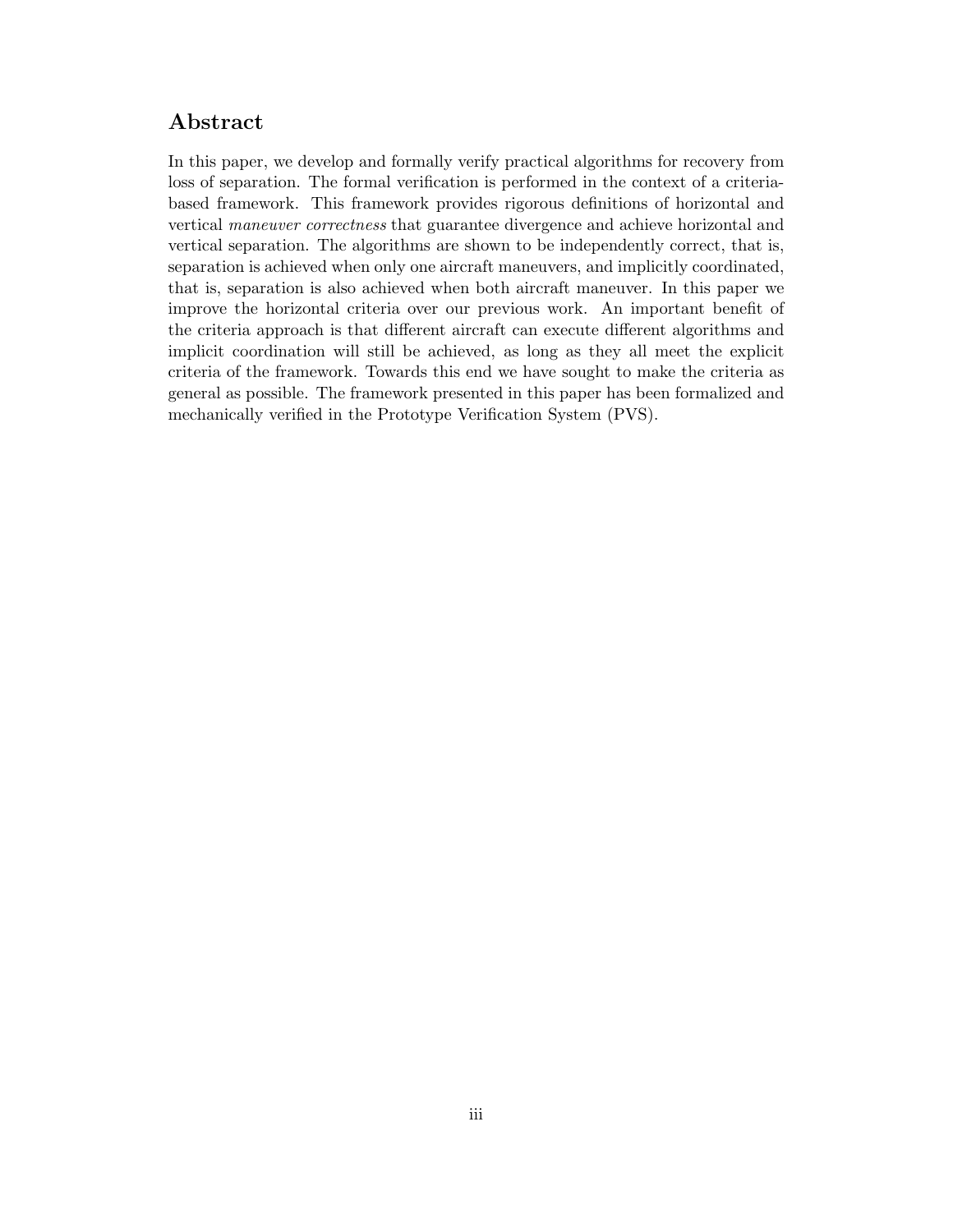# Contents

| 1                                 | Introduction                                                                                         | 1              |  |  |  |  |  |  |  |
|-----------------------------------|------------------------------------------------------------------------------------------------------|----------------|--|--|--|--|--|--|--|
| <b>Basic Concepts</b><br>$\bf{2}$ |                                                                                                      |                |  |  |  |  |  |  |  |
| 3                                 | Revised Horizontal Criteria                                                                          | 3              |  |  |  |  |  |  |  |
| 4                                 | Horizontal Maneuvers for Loss of Separation Recovery<br>4.1                                          |                |  |  |  |  |  |  |  |
|                                   | 4.1.1                                                                                                | 6              |  |  |  |  |  |  |  |
|                                   | 4.1.2                                                                                                | $\overline{7}$ |  |  |  |  |  |  |  |
|                                   | 4.1.3<br>4.2                                                                                         | 9<br>9         |  |  |  |  |  |  |  |
|                                   | 4.2.1                                                                                                | 9              |  |  |  |  |  |  |  |
|                                   | 4.2.2                                                                                                | 11             |  |  |  |  |  |  |  |
|                                   | 4.2.3<br>$Corrections \dots \dots \dots \dots \dots \dots \dots \dots \dots \dots \dots \dots \dots$ | 13             |  |  |  |  |  |  |  |
|                                   | 4.3                                                                                                  | 14             |  |  |  |  |  |  |  |
|                                   | 4.4                                                                                                  | 15             |  |  |  |  |  |  |  |
| 5                                 | Vertical Maneuvers for Loss of Separation Recovery                                                   | 16             |  |  |  |  |  |  |  |
|                                   | Correctness Definition and Vertical Criteria<br>5.1                                                  | 16             |  |  |  |  |  |  |  |
|                                   | 5.2                                                                                                  | 17             |  |  |  |  |  |  |  |
|                                   | 5.3                                                                                                  | 17             |  |  |  |  |  |  |  |
| 6                                 | <b>Future Work</b>                                                                                   | 18             |  |  |  |  |  |  |  |
|                                   | 6.1                                                                                                  | 18             |  |  |  |  |  |  |  |
|                                   | 6.2                                                                                                  | 18             |  |  |  |  |  |  |  |
|                                   | 6.3                                                                                                  | 20             |  |  |  |  |  |  |  |
|                                   | Investigation of Appropriate Times To Exit<br>6.4                                                    | 20             |  |  |  |  |  |  |  |
| 7                                 | Conclusion<br>20                                                                                     |                |  |  |  |  |  |  |  |
|                                   | A Horizontal Criteria Visualization                                                                  | 22             |  |  |  |  |  |  |  |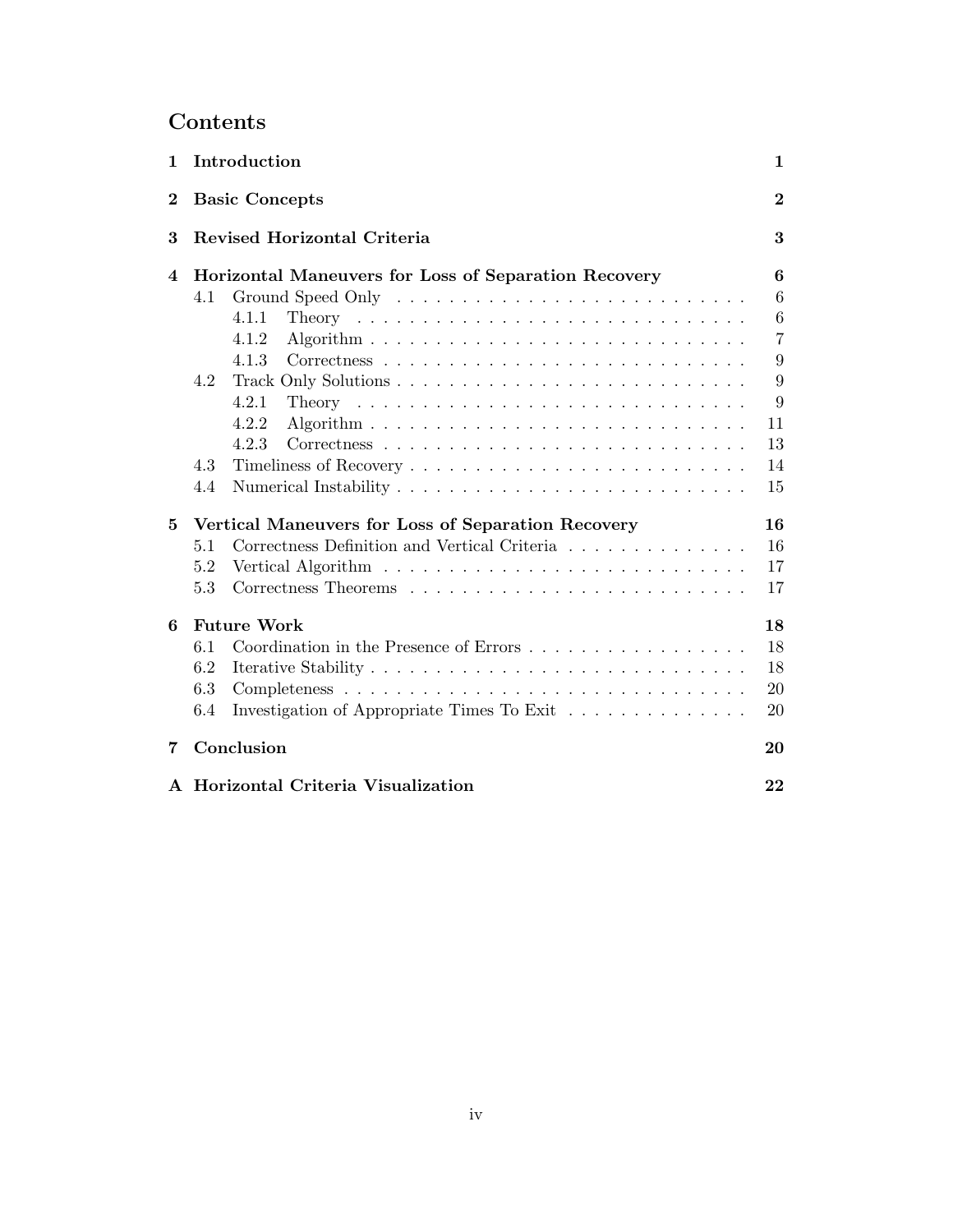

Figure 1. Criteria-based algorithm verification

## 1 Introduction

As the density of the national airspace increases, conflicts involving multiple aircraft will also increase. Inevitably there will be situations where even the tactical statebased conflict detection algorithms will not be able to prevent a loss of separation (LoS). Although algorithms have been developed that have been formally verified to provide coordinated and independent solutions, e.g.,  $[2, 3]$ , these proofs assume that there are at most two aircraft in conflict. Furthermore, these proofs make other idealistic assumptions: (1) that aircraft state data is perfectly known, (2) the translation of the mathematical algorithms into executable programs is without error, (3) the pilots execute the maneuvers as directed by the software and do so within a suitable amount of time, and (4) the aircraft have adequate performance to achieve the recommended solutions before a loss of separation occurs. It is therefore essential that robust algorithms for recovery from LoS be designed and verified.

In our previous work [1], we developed a criteria-based framework for reasoning about LoS algorithms. We first developed a formal specification of what it means for an algorithm to be correct. Then, rather than proceed immediately to an algorithm that satisfies the correctness property, we proposed an intermediate level called the criteria level. The verification process is thereby decomposed into two steps: (1) the criteria to correctness proof and (2) the algorithm to criteria proof. The first step is accomplished once and for all, while the second step is performed for each new algorithm that is developed. This approach is illustrated in Figure 1.

We have separate concepts of correctness and, therefore, separate criteria for the horizontal and vertical dimensions. There is a formal proof that the horizontal criteria satisfies the horizontal correctness property and a formal proof that the vertical criteria satisfies the vertical correctness property. Many different algorithms can then be shown to satisfy the criteria and thereby inherit the correctness asso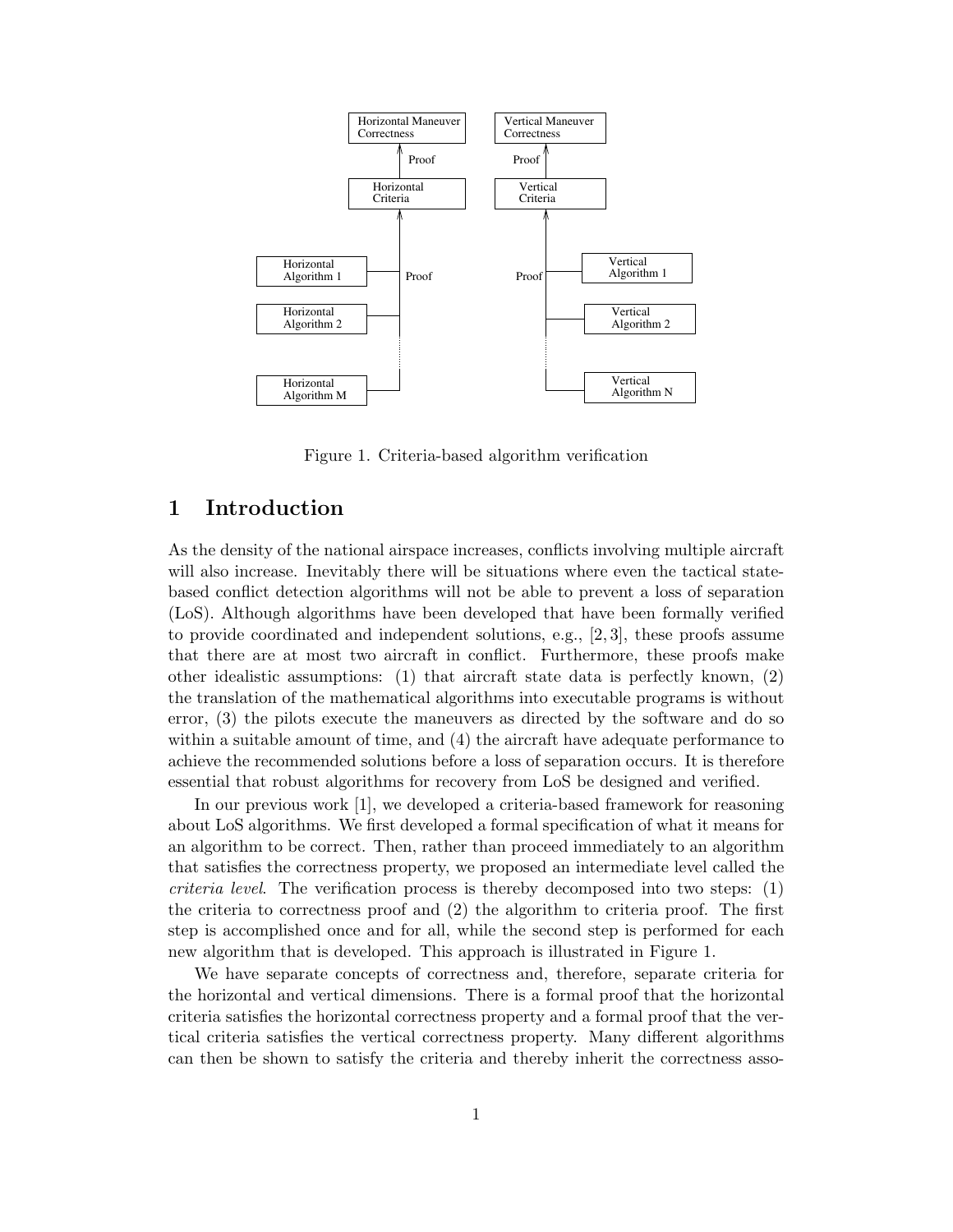ciated properties. One interesting consequence is that all possible combinations of the algorithms that meet the criteria will all have coordinated solutions. We believe that this is a very powerful enabler for distributed conflict detection and resolution. Each aircraft can execute its own algorithm as long as it satisfies the criteria. This is in stark contrast to the approach used in TCAS II where every aircraft is mandated to execute exactly the same algorithm. Another goal of this endeavor was to push most of the verification burden into the criteria-to-correctness proof so as to simplify the individual proofs of the algorithms. We were able to achieve this goal in the previous work for the vertical case only. In this paper we revise the criteria for the horizontal case in a manner that we believe achieves this goal for the horizontal case as well. We then proceed to develop a horizontal algorithm that satisfies the revised criteria.

### 2 Basic Concepts

As typical of state-based approaches, our framework is centered around the idea of modeling aircraft trajectories as linear functions of time into a 3-dimensional vector space with coordinates x, y, and z.

The theory is concerned with only two aircraft at a time. We will refer to one as the ownship and the other as the traffic aircraft. Position and velocity vectors for the ownship are denoted  $s_0$  and  $v_0$ , respectively. Traffic vectors are referenced by  $i$ , e.g.,  $s_i$  and  $v_i$ , and new velocity vectors are denoted by primed variables, e.g.,  $\mathbf{v}'_0$  and  $\mathbf{v}'_1$ . It is often convenient to use a relative coordinate system where the traffic aircraft is located at the origin of the system and is motionless. The relative position and velocity vectors of the ownship are denoted s and v, respectively, where  $\mathbf{s} = \mathbf{s_o} - \mathbf{s_i}$  and  $\mathbf{v} = \mathbf{v_o} - \mathbf{v_i}$ . Note that vector variables are written in boldface and their components are referenced by sub-indices, e.g.,  $v_x$ ,  $v_y$ , and  $v_z$ .

If D and H are, respectively, the minimum horizontal and vertical separation, the predicates that test if the aircraft are horizontally or vertically separated are defined in the relative coordinate system as follows

```
\textrm{horizontal\_separation?}(\mathbf{s}) \equiv s_x^2 + s_y^2 \geq D^2,vertical separation?(s) \equiv |s_z| \geq H,
separation?(s) \equiv horizontal separation?(s) OR vertical separation?(s).
```
Note that within the translated frame of reference, the concept of protected zone can be defined as a cylinder of radius  $D$  and height  $2H$  centered at the traffic aircraft.

From these predicates, we define loss of separation as follows

$$
\texttt{loss\_of\_separation?}(s) \equiv \texttt{NOT}\ \texttt{separation?}(s).
$$

Therefore, the condition that the aircraft have lost separation can be simply expressed as  $loss_of\_separation?(s)$ , where  $s = s_o - s_i$ .

In our previous work on loss of separation [1], we proposed a concept of correctness for both horizontal and vertical resolutions in the loss of separation situation.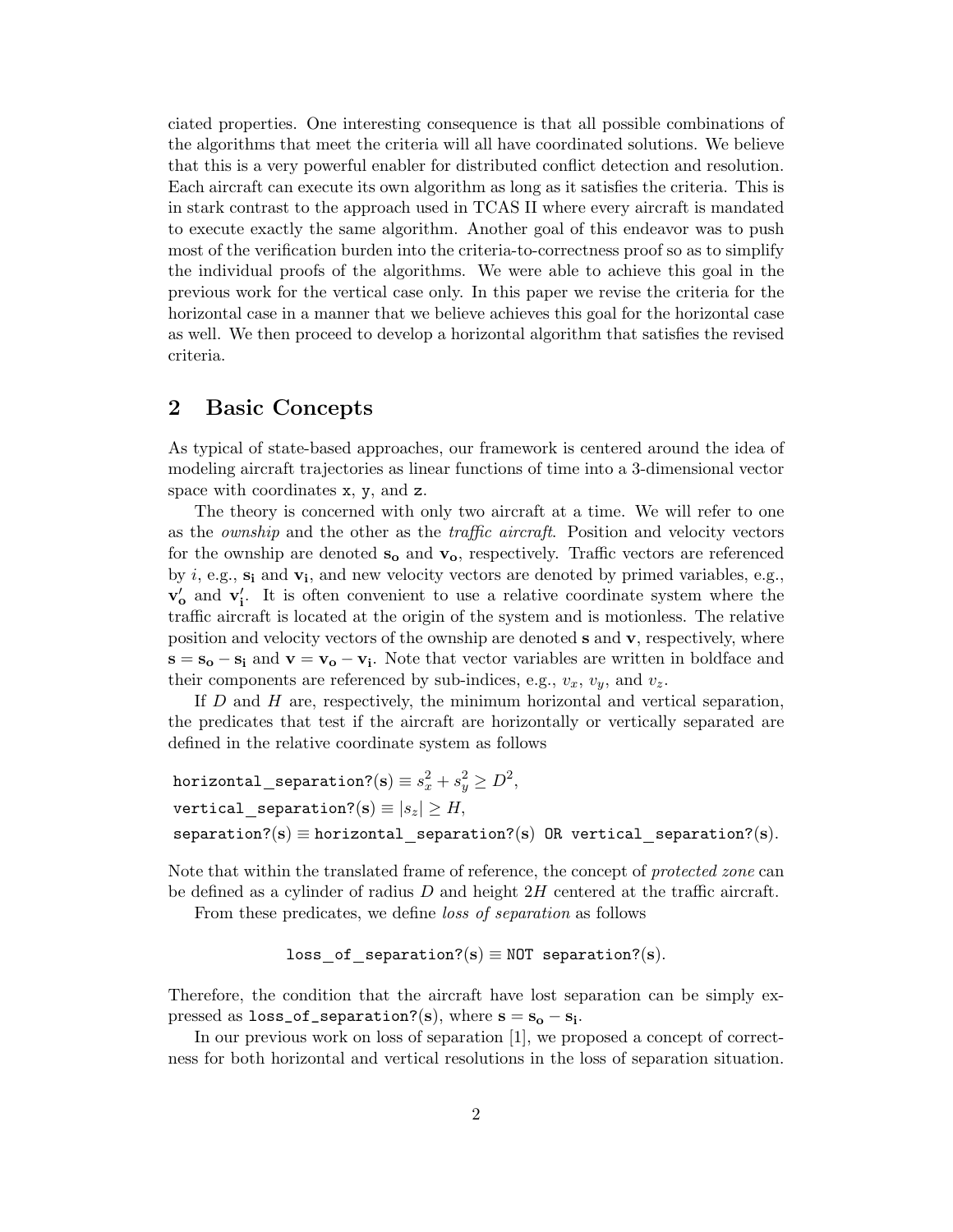A resolution vector  $\mathbf{v}_{o}$  is *horizontally correct* with respect to the relative position **s** and the traffic's velocity vector  $\mathbf{v}_i$  if and only if

- xy\_divergent?( $\mathbf{s}, \mathbf{v_0} \mathbf{v_i}$ ), and
- horizontal\_separation?( $\mathbf{s} + T_h(\mathbf{v_o} \mathbf{v_i})$ ).

where horizontal divergence is defined as follows:

$$
xy\_divergent?(\mathbf{s}, \mathbf{v}) \equiv \forall t : t > 0 \implies ||\mathbf{s}|| < ||\mathbf{s} + t\mathbf{v}||.
$$

where the norms are two dimensional over the x and y components. The parameter  $T_h$  specifies a maximum time to recover in the horizontal dimension. A resolution vector  $v_0$  is vertically correct with respect to the relative position s and the traffic's velocity vector  $\mathbf{v}_i$  if and only if

- z\_divergent?( $s, v_0 v_i$ ), and
- vertical\_separation? $(s + T_v(v_0 v_i)).$

where

 $z$ \_divergent?(s, v)  $\equiv \forall t : t > 0 \implies |s_z| < |s_z + v_z t|.$ 

## 3 Revised Horizontal Criteria

In our previous work on loss of separation [1] our criteria was built around a predicate called dot\_prop which was defined as  $dot\_prop(s, v) \equiv s \cdot v \geq 0$ . The horizontal criteria proposed was

$$
\begin{aligned} \text{criterion?}(s, \mathbf{v_o}, \mathbf{v_i})(\mathbf{v_o'}) &\equiv \\ & \mathbf{v_o'} \neq \mathbf{v_i} \text{ AND} \\ & \text{dot\_prop?}(s, \mathbf{v_o'} - \mathbf{v_i}) \text{ AND} \\ & \text{dot\_prop?}(s, \mathbf{v_o} - \mathbf{v_i}) \implies \\ & (\mathbf{v_o} \neq \mathbf{v_i} \text{ AND dot\_prop?}(s, \mathbf{v_o'} - \mathbf{v_o}) \\ & \text{OR} \\ & (\mathbf{v_o} = \mathbf{v_i} \text{ AND } \mathbf{s} \cdot (\mathbf{v_o'} - \mathbf{v_o}) > 0)). \end{aligned}
$$

In this paper, we offer a revision of this criteria that is much simpler:

$$
\begin{aligned} \text{criterion?}(s, v_o, v_i)(v_o') &\equiv\\ s \cdot (v_o' - v_i) > 0 \text{ AND} \\ s \cdot (v_o' - v_i) > s \cdot (v_o - v_i). \end{aligned} \tag{1}
$$

Our original criteria only dealt with the sign of the dot product while our new criteria involves the size of the dot product. The rationale for this criteria is clear now that it has been cast in this form. The first conjunction  $s \cdot (v'_o - v_i) > 0$  insures divergence when the aircraft are originally convergent (see lemma  $dot\_pos\_divergent$  below).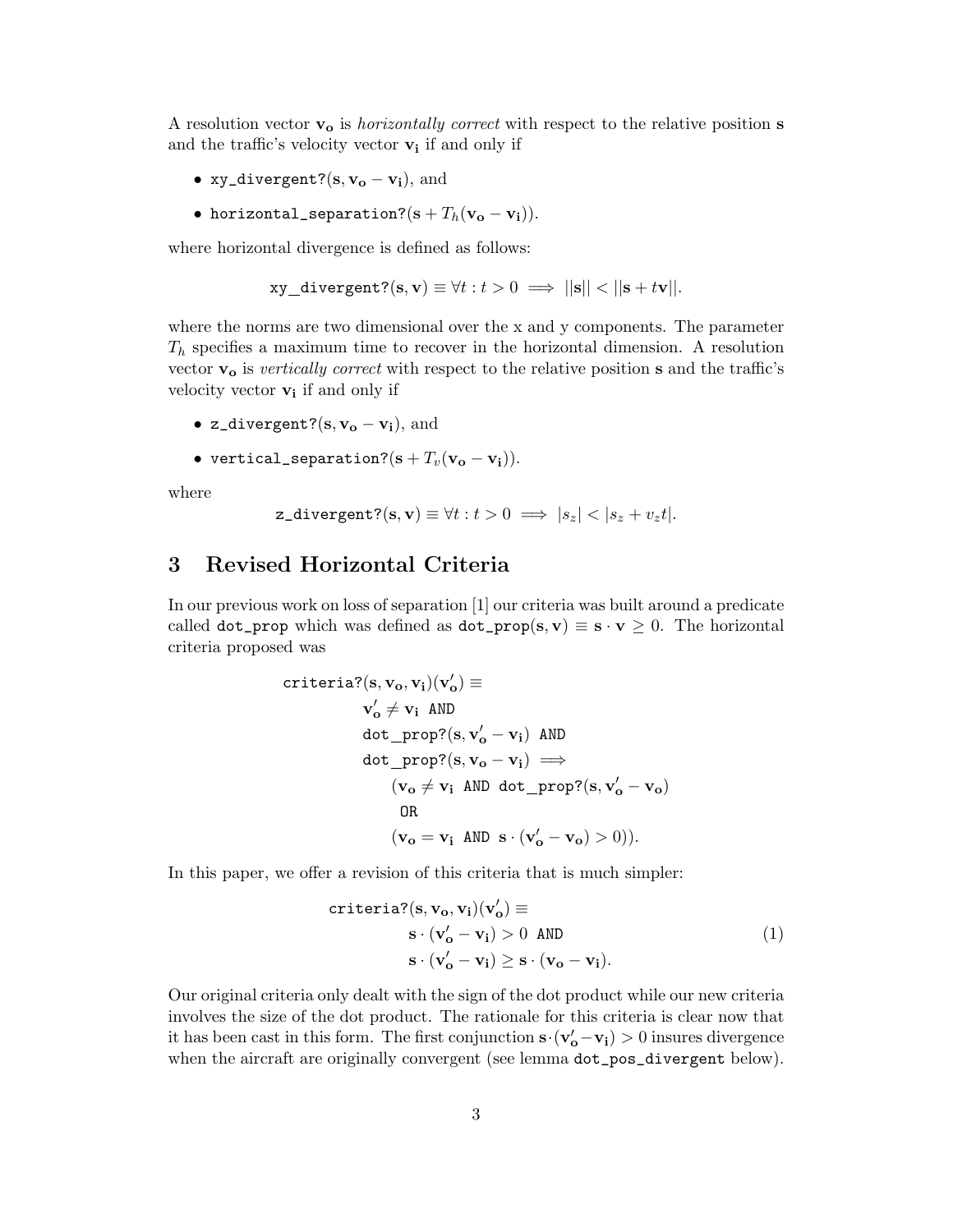But when the aircraft are already divergent, then some additional logic is needed to achieve coordination. We discovered that if we merely required that the dot product of the new velocity vector is greater than or equal to the current dot product then coordination is achieved. But this is ideal because there is no reason to allow a maneuver where the dot product is smaller, because that would only increase the time to exit. A key insight is that the time to exit is related to the magnitude of the dot product.

We will now develop the formal mathematics. For convenience we define a predicate dot\_pos?:

$$
\texttt{dot\_pos?}(s, v) \equiv s \cdot v > 0.
$$

We then relate this predicate to divergence as follows:

Theorem 3.1 (dot\_pos\_divergent).

$$
\begin{aligned}\n\text{dot\_pos?}(s, v) &\iff xy\_divergent?(s, v).\n\end{aligned}
$$

*Proof.* The distance between two aircraft at time  $t$  is given by

$$
||\mathbf{s} + t\mathbf{v}||, \tag{2}
$$

where  $\mathbf{v} = \mathbf{v}'_0 - \mathbf{v}_i$ . The distance achieves a minimum where its square is a minimum, so we can work with the square of the distance:

$$
||\mathbf{s} + t\mathbf{v}||^2 =
$$
  
\n
$$
(\mathbf{s} + t\mathbf{v}) \cdot (\mathbf{s} + t\mathbf{v}) =
$$
  
\n
$$
t^2v^2 + 2t(\mathbf{s} \cdot \mathbf{v}) + s^2
$$
\n(3)

where we use the abbreviation  $v^2 = ||\mathbf{v}||^2 = \mathbf{v} \cdot \mathbf{v}$ . This achieves a minimum where its derivative with respect to  $t$  is zero, or where

$$
2tv^2 + 2(\mathbf{s} \cdot \mathbf{v}) = 0. \tag{4}
$$

That is, the minimum is achieved at time  $\tau$ :

$$
\tau = -\frac{\mathbf{s} \cdot \mathbf{v}}{v^2}.\tag{5}
$$

From  $\text{dot}$ -pos?(s, v) we have  $s \cdot v > 0$ , so the time of closest approach  $\tau$  is negative, i.e., in the past. Therefore, the aircraft are diverging. The proof works in the reverse direction as well.  $\Box$ 

The following is an immediate corollary:

#### Theorem 3.2 (criteria independent).

$$
\begin{aligned} &\text{criterion?}(s, \mathbf{v_o}, \mathbf{v_i})(\mathbf{v_o'}) \\ &\implies \text{divergent?}(s, \mathbf{v_o'} - \mathbf{v_i}). \end{aligned}
$$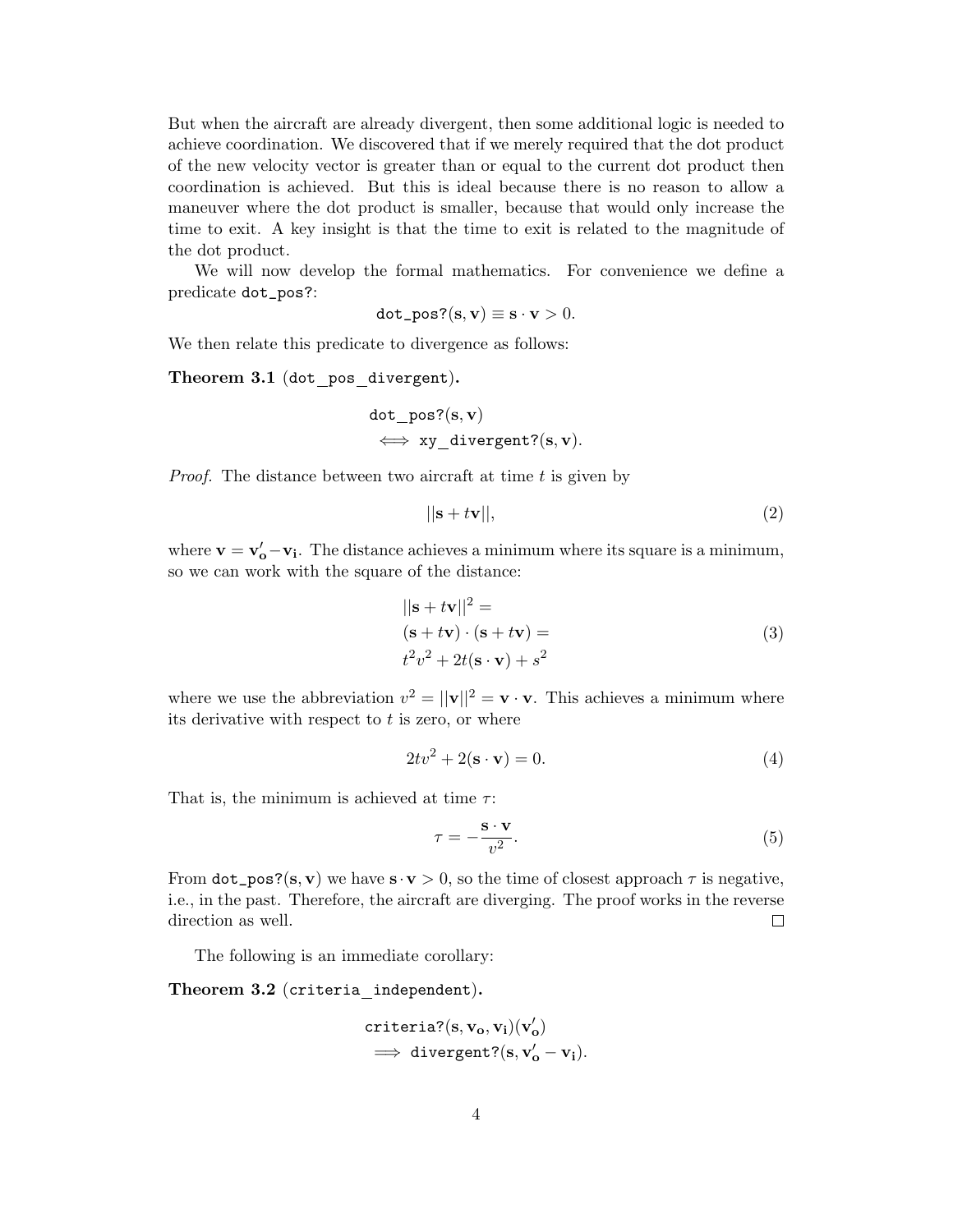*Proof.* The premise criteria?(s,  $\mathbf{v_o}, \mathbf{v_i}$ )( $\mathbf{v_o'}$ ) gives us  $\mathbf{s} \cdot (\mathbf{v_o'} - \mathbf{v_i}) > 0$ . We instantiate v in lemma dot\_pos\_divergent (3.1) with  $v'_o - v_i$  and obtain the desired conclusion.  $\Box$ 

Lemma 3.3 (backbone). If the aircraft are originally in a divergent situation and  $\mathbf{s} \cdot (\mathbf{v_o} - \mathbf{v_i}) \leq K$ , then for all non-negative K:

$$
\mathbf{s} \cdot (\mathbf{v'_o} - \mathbf{v_i}) \ge K \text{ AND}
$$
  
\n
$$
-\mathbf{s} \cdot (\mathbf{v'_i} - \mathbf{v_o}) \ge K
$$
  
\n
$$
\implies \mathbf{s} \cdot (\mathbf{v'_o} - \mathbf{v'_i}) \ge K.
$$

Proof. From the premises we have

$$
\begin{aligned} \n\mathbf{s} \cdot \mathbf{v_o} - \mathbf{s} \cdot \mathbf{v_i} &\le K, \\ \n\mathbf{s} \cdot \mathbf{v_o'} - \mathbf{s} \cdot \mathbf{v_i} &\ge K, \\ \n-\mathbf{s} \cdot \mathbf{v_i'} + \mathbf{s} \cdot \mathbf{v_o} &\ge K, \n\end{aligned}
$$

or

$$
\begin{aligned} \n\mathbf{s} \cdot \mathbf{v_0} - \mathbf{s} \cdot \mathbf{v_i} < K, \\ \n-\mathbf{s} \cdot \mathbf{v_0'} + \mathbf{s} \cdot \mathbf{v_i} < -K, \\ \n+\mathbf{s} \cdot \mathbf{v_i'} - \mathbf{s} \cdot \mathbf{v_0} < -K, \n\end{aligned}
$$

Adding these inequalities yields:

$$
-\mathbf{s} \cdot \mathbf{v_o'} + \mathbf{s} \cdot \mathbf{v_i'} < -K,
$$

or, equivalently,

$$
\mathbf{s} \cdot (\mathbf{v_o'} - \mathbf{v_i'}) > K.
$$

Theorem 3.4 (criteria coordinated).

$$
\begin{aligned} &\text{criterion?}(s, \mathbf{v_o}, \mathbf{v_i})(\mathbf{v_o'}) \text{ AND} \\ &\text{criterion?}(-s, \mathbf{v_i}, \mathbf{v_o})(\mathbf{v_i'}) \\ &\implies \text{divergent?}(s, \mathbf{v_o'} - \mathbf{v_i'}). \end{aligned}
$$

Proof. The two premises give us:

$$
\begin{aligned} s \cdot (v_o' - v_i) &\geq s \cdot (v_o - v_i). \\ -s \cdot (v_i' - v_o) &\geq -s \cdot (v_i - v_o). \end{aligned}
$$

Case 1: dot\_pos?(s,  $v_o - v_i$ ). Applying Lemma 3.3 with  $K = s \cdot (v_o - v_i)$ , we get

$$
\mathbf{s} \cdot (\mathbf{v_o'} - \mathbf{v_i'}) \geq K = \mathbf{s} \cdot (\mathbf{v_o} - \mathbf{v_i}).
$$

From the case assumption we have  $\mathbf{s} \cdot (\mathbf{v}_o - \mathbf{v}_i) > 0$  so  $\mathbf{s} \cdot (\mathbf{v}_o' - \mathbf{v}_i') > 0$  and thus from Lemma dot\_pos\_divergent (3.1) we have the desired conclusion.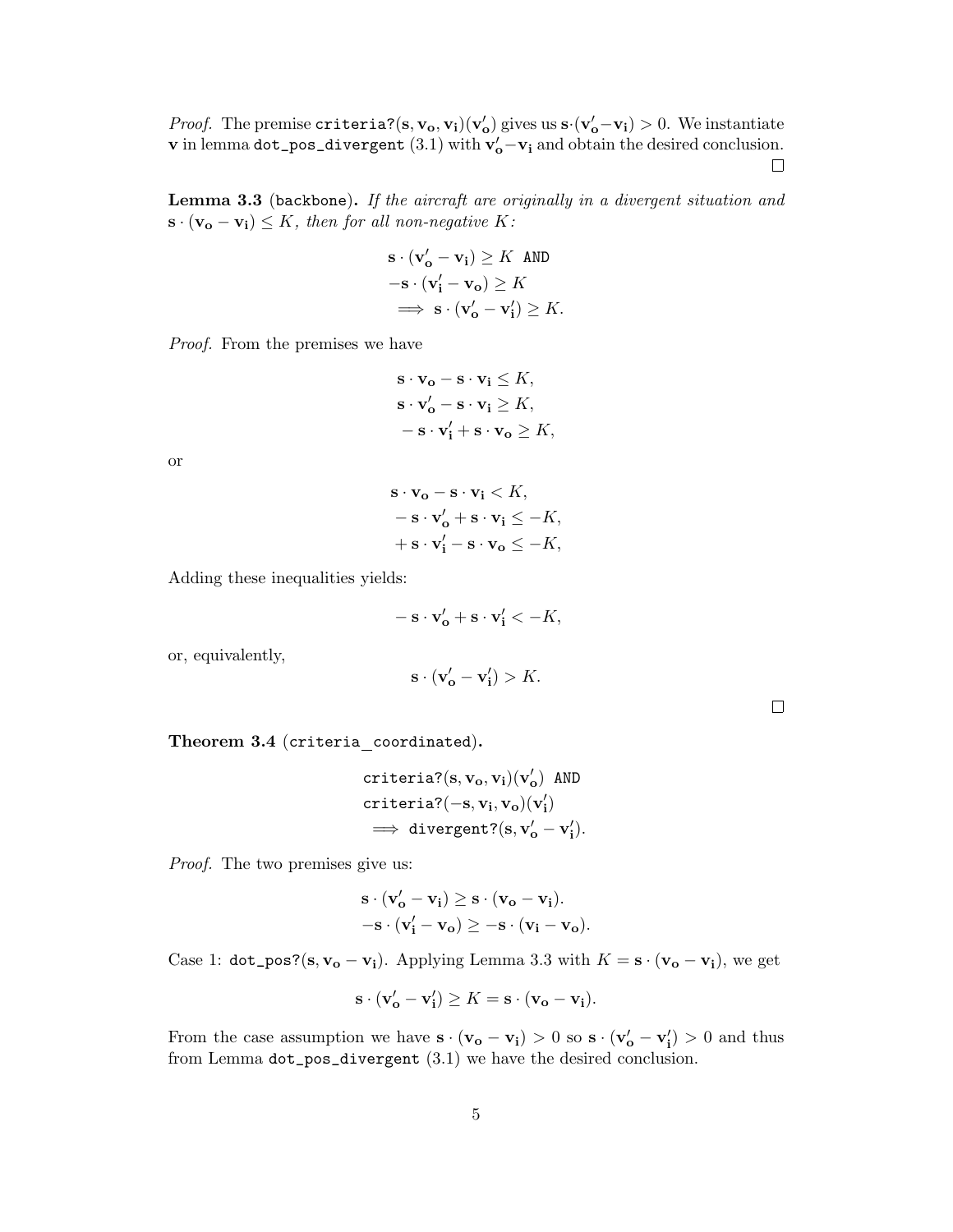Case 2: NOT dot\_pos?( $s, v_0 - v_i$ ). In this case we have:

$$
\begin{aligned} &\mathbf{s} \cdot (\mathbf{v_o} - \mathbf{v_i}) \leq 0, \\ &\mathbf{s} \cdot (\mathbf{v_o'} - \mathbf{v_i}) \geq 0, \\ &-\mathbf{s} \cdot (\mathbf{v_i'} - \mathbf{v_o}) \geq 0. \\ &\implies \text{divergent?}(\mathbf{s}, \mathbf{v_o'} - \mathbf{v_i'}). \end{aligned}
$$

Expanding these, we obtain

$$
-s_xv_{ox} - s_yv_{oy} + s_xv_{ix} + s_yv_{iy} > 0,
$$
  
\n
$$
s_xv'_{ox} + s_yv'_{oy} - s_xv_{ix} - s_yv_{iy} \ge 0,
$$
  
\n
$$
-s_xv'_{ix} - s_yv'_{iy} + s_xv_{ox} + s_yv_{oy} \ge 0.
$$

Adding these equations together yields

$$
s_xv'_{ox} + s_yv'_{oy} - s_xv'_{ix} - s_yv'_{iy} > 0,
$$

or, more succinctly,

$$
\mathbf{s} \cdot (\mathbf{v_o'} - \mathbf{v_i'}) > 0,
$$

which is  $\texttt{dot\_pos?(s}, \mathbf{v'_o} - \mathbf{v'_i})$ . From Lemma  $\texttt{dot\_pos\_divergent}$  (3.1), we have the desired conclusion.  $\Box$ 

# 4 Horizontal Maneuvers for Loss of Separation Recovery

In the previous paper [1], we proposed criteria that guaranteed divergence and a time to exit that was bounded. But we were never able to prove a suitable horizontal theorem for coordination under that criteria. Our new criteria is much simpler and lends itself to some simple algorithms.

Our algorithms are based upon the idea that the time to exit the protection zone can be controlled by seeking solutions that solve  $\mathbf{s} \cdot (\mathbf{v}_0' - \mathbf{v}_i) = J$ . The larger the value of  $J$ , the smaller the time to exit. We will present the mathematical theory and then discuss methods for selecting a suitable value of J.

#### 4.1 Ground Speed Only

#### 4.1.1 Theory

We are concerned with the situation where a loss of separation has already occurred. So we have:

$$
||\mathbf{s}|| < D
$$

We seek solutions where

$$
\mathbf{s} \cdot (\mathbf{v_o'} - \mathbf{v_i}) = J. \tag{6}
$$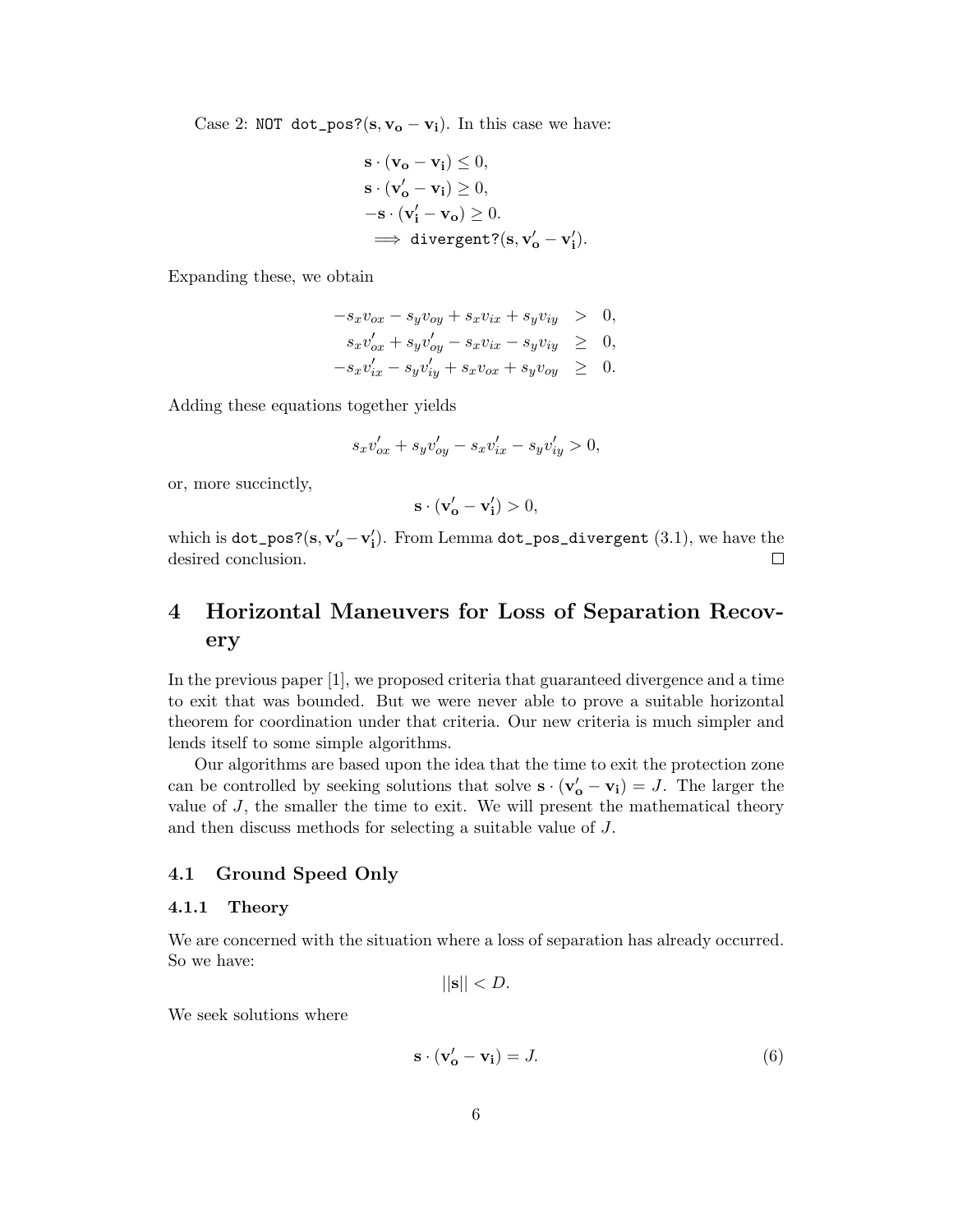and

$$
\mathbf{v_o'} = k \, \mathbf{v_o},
$$

in 2 dimensions. Substituting this last equation into the first, we have

$$
\mathbf{s} \cdot (k \, \mathbf{v_o} - \mathbf{v_i}) = J.
$$

Solving for  $k$ :

$$
k = \frac{J + (\mathbf{s} \cdot \mathbf{v_i})}{\mathbf{s} \cdot \mathbf{v_o}},\tag{7}
$$

as long as  $\mathbf{s} \cdot \mathbf{v_o} \neq 0$ .

#### 4.1.2 Algorithm

The algorithm computes a new ground speed using equation (7). If this value is positive a solution is returned, otherwise a zero vector is returned. Note also that the calculation is guarded by a test on  $\mathbf{s}\cdot \mathbf{v_o}\neq 0$  to prevent a division by zero.

$$
\begin{aligned}\n\text{los\_gspd(s, v_o, v_i, }J): \text{Vect2} = \\
&\text{IF } \mathbf{s} \cdot \mathbf{v_o} \neq 0 \text{ THEN} \\
&\quad k = \frac{\mathbf{s} \cdot \mathbf{v_i} + J}{\mathbf{s} \cdot \mathbf{v_o}} \\
&\text{IF } k > 0 \text{ THEN} \\
&\quad k\mathbf{v_o} \\
\text{ELSE} \\
&\quad (0,0) \\
&\text{ENDIF} \\
\text{ELSE} \\
&\quad (0,0) \\
\text{ENDIF} \\
\text{EDDF}\n\end{aligned}
$$

The horizontal LoS criteria requires that

$$
s\cdot (v'_o-v_i)\geq s\cdot (v_o-v_i).
$$

This is trivially true when the aircraft are originally convergent because  $s \cdot (v_0 - v_i)$ is negative and  $J > 0$ . When the aircraft are already divergent some additional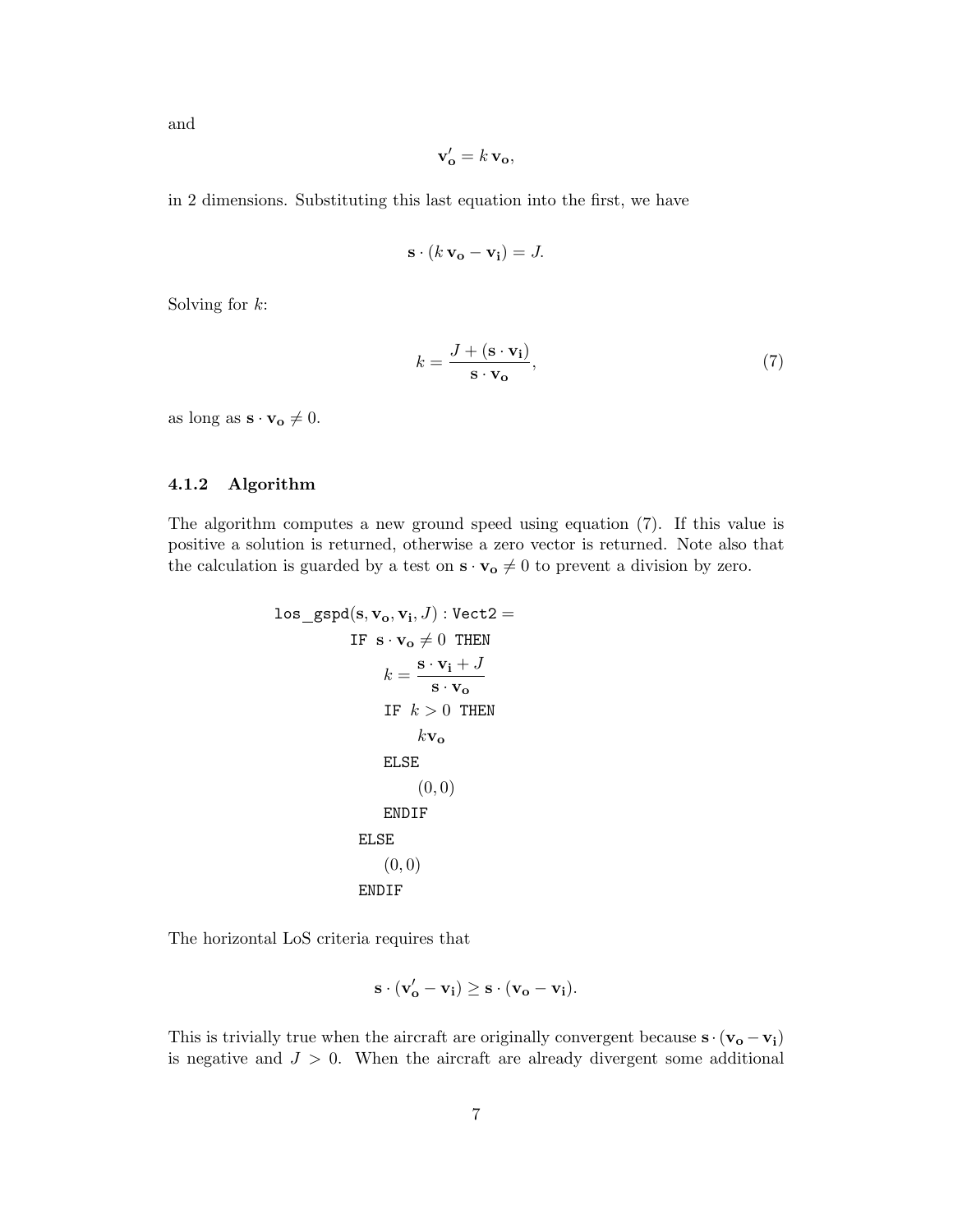logic is needed:

$$
los\_gs(s, \mathbf{v_o}, \mathbf{v_i}, J) : \text{Vect2} = \mathbf{v_o'} = \text{los\_gspd}(s, \mathbf{v_o}, \mathbf{v_i}, J)
$$
\n
$$
IF \ \mathbf{v_o'} = (0, 0) \ \text{THEN}
$$
\n
$$
(0, 0)
$$
\n
$$
ELSIF \ \mathbf{s} \cdot (\mathbf{v_o} - \mathbf{v_i}) > 0 \ \text{THEN}
$$
\n
$$
IF \ \mathbf{s} \cdot (\mathbf{v_o'} - \mathbf{v_i}) > \mathbf{s} \cdot (\mathbf{v_o} - \mathbf{v_i}) \ \text{THEN}
$$
\n
$$
\mathbf{v_o'}
$$
\n
$$
EUSE
$$
\n
$$
\mathbf{v_o}
$$
\n
$$
ENDIF
$$
\n
$$
ELSE
$$
\n
$$
\mathbf{v_o'}
$$
\n
$$
ENDIF
$$

Coordinated divergence is guaranteed for all values of J. But how should we choose a good value for  $J$ ? The larger  $J$ , the more drastic the maneuver will be. We would like to define a normalized version of this parameter that takes on a value between 0 and 1. To do this we must calculate a maximum value of the dot product  $s \cdot (v'_o - v_i)$  as  $v'_o$  is varied. But as the ground speed is increased, the value of this dot product will monotonically increase or decrease because  $\mathbf{v}'_0 = c \mathbf{v}_0$  and  $\mathbf{s} \cdot (c \mathbf{v}_0 - \mathbf{v}_i) = c (\mathbf{s} \cdot \mathbf{v}_0) - (\mathbf{s} \cdot \mathbf{v}_i)$  which is a linear function. Therefore, we will assume a maximum operational ground speed, say max\_gs. Then, we calculate a maximum value of the dot product as follows:

$$
\begin{aligned} \texttt{maxDot}(\mathbf{s}, \mathbf{v_o}, \mathbf{v_i}) : \texttt{posreal} = \\ c &= \frac{\texttt{max\_gs}}{||\mathbf{v_o}||} \\ m &= \mathbf{s} \cdot (c \mathbf{v_o} - \mathbf{v_i}) \\ \texttt{IF } m \neq 0 \texttt{ THEN } |m| \\ \texttt{ELSE } |\mathbf{s} \cdot (0.99 \, c \mathbf{v_o} - \mathbf{v_i})| \\ \texttt{ENDIF} \end{aligned}
$$

The ELSE expression is included for the rare case where  $m = 0$ . It is easy to show that if  $m = 0$ , then  $|\mathbf{s} \cdot (0.99 c \mathbf{v_o} - \mathbf{v_i})| \neq 0$  assuming that  $\mathbf{s} \cdot \mathbf{v_o} \neq 0$ , which will always be the case here. The final form is

$$
\begin{aligned} &\texttt{los\_gs\_alg(s, v_o, v_i): Vect2=} \\ &\begin{aligned} j_0 = \eta_{gs} \frac{D - ||\mathbf{s}||}{D} \\ &\texttt{IF s} \cdot \mathbf{v_o} = 0 \texttt{ THEN } (0,0) \\ &\texttt{ELSE los\_gs(s, v_o, v_i, j_0 * maxDot(s, v_o, v_i))} \\ &\texttt{ENDIF} \end{aligned} \end{aligned}
$$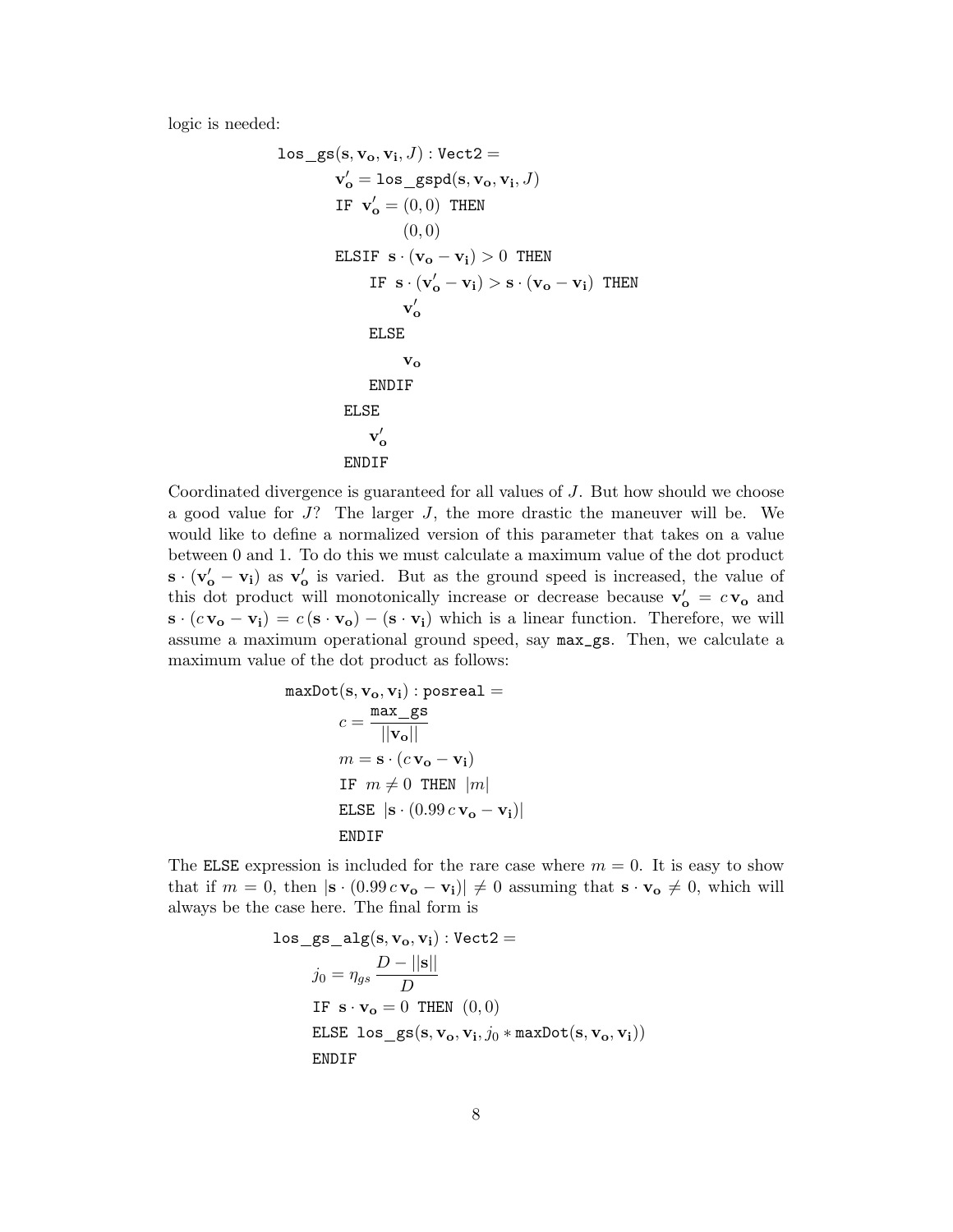Note that the factor  $eta_{gs}$  is a constant between 0 and 1. It effectively decreases the maximum value of J. We will refer to this parameter as an aggressiveness parameter because it limits the severity of the manuevers.

#### 4.1.3 Correctness

Lemma 4.1  $(\text{los\_gs\_alg\_crit}).$   $\it If$   $\mathbf{v'_o} = \text{los\_gs\_alg(s, v_o, v_i)}$  is non-zero, then  ${\tt criteria?}({\mathbf{s}}, {\mathbf{v}}'_{{\mathbf{o}}}-{\mathbf{v}}_{{\mathbf{i}}})({\mathbf{v}}'_{{\mathbf{o}}}).$ 

Proof. We must show that  $\log_{\text{gs-alg}}$  satisfies the horizontal criteria (Formula 1). The algorithm  $\log_{10} s = \log_{10} s$  and  $\log_{10} s$  with a value of  $J = \eta_{gs} \frac{D - ||s||}{D}$  which is positive in the loss of separation case. We then note that los\_gs calls los\_gspd with this same positive value of J. If  $\log_{2}S_{\text{Spd}}$  returns a non-zero vector  $\mathbf{v}'_{\text{o}}$  then we know that we have  $\mathbf{s} \cdot (\mathbf{v}_0' - \mathbf{v}_i) = J > 0$  (Formula 6) which satisfies the first condition of the criteria. The second condition of the criteria

$$
\mathbf{s} \cdot (\mathbf{v}_o' - \mathbf{v}_i) \geq \mathbf{s} \cdot (\mathbf{v}_o - \mathbf{v}_i)
$$

is guaranteed by the presence of precisely this test in the los\_gs function. Note that whenever  $s \cdot (\mathbf{v_o} - \mathbf{v_i})$  is negative, this condition is true because  $J > 0$ . When this test fails  $\log_{-}g s$  sets  $v'_{o} = v_{o}$ , which trivially satisfies this condition.  $\Box$ 

 $\bf Theorem~4.2~(los\_gs\_alg\_independent).$   $\it If$   ${\bf v_o'} = {\tt los\_gs\_alg(s, v_o, v_i)}$  is nonzero, then divergent? $(s, v'_o - v_i)$ .

*Proof.* Lemma  $\log_{s} = \log_{s}$  is 4.1 assures us that the value  $v'_{o}$  returned by los\_gs\_alg satisfies the horizontal criteria. Then by lemma criteria\_independent (3.2) we have the needed result.  $\Box$ 

 $\bf Theorem~4.3~(los\_gs\_alg\_coordinates).$   $\it If$   ${\bf v_o'}={\tt los\_gs\_alg(s, v_o, v_i)}$  is nonzero, and  $\mathbf{v}'_i = \texttt{los\_gs\_alg}(-\mathbf{s}, \mathbf{v}_i, \mathbf{v}_o)$  is non-zero, then divergent? $(\mathbf{s}, \mathbf{v}'_o - \mathbf{v}'_i)$ .

*Proof.* Lemma  $\log_{s} = \log_{s} = 1$  assures us that both  $v'_{o}$  and  $v'_{i}$  satisfy the horizontal criteria. Then the premises of lemma criteria\_coordinated (3.4) are satisfied and we have the desired result.  $\Box$ 

#### 4.2 Track Only Solutions

#### 4.2.1 Theory

We are concerned with the situation where a loss of separation has already occurred. So we have:

$$
||\mathbf{s}|| < D.
$$

We seek solutions where

$$
\mathbf{s} \cdot (\mathbf{v_o'} - \mathbf{v_i}) = J \tag{8}
$$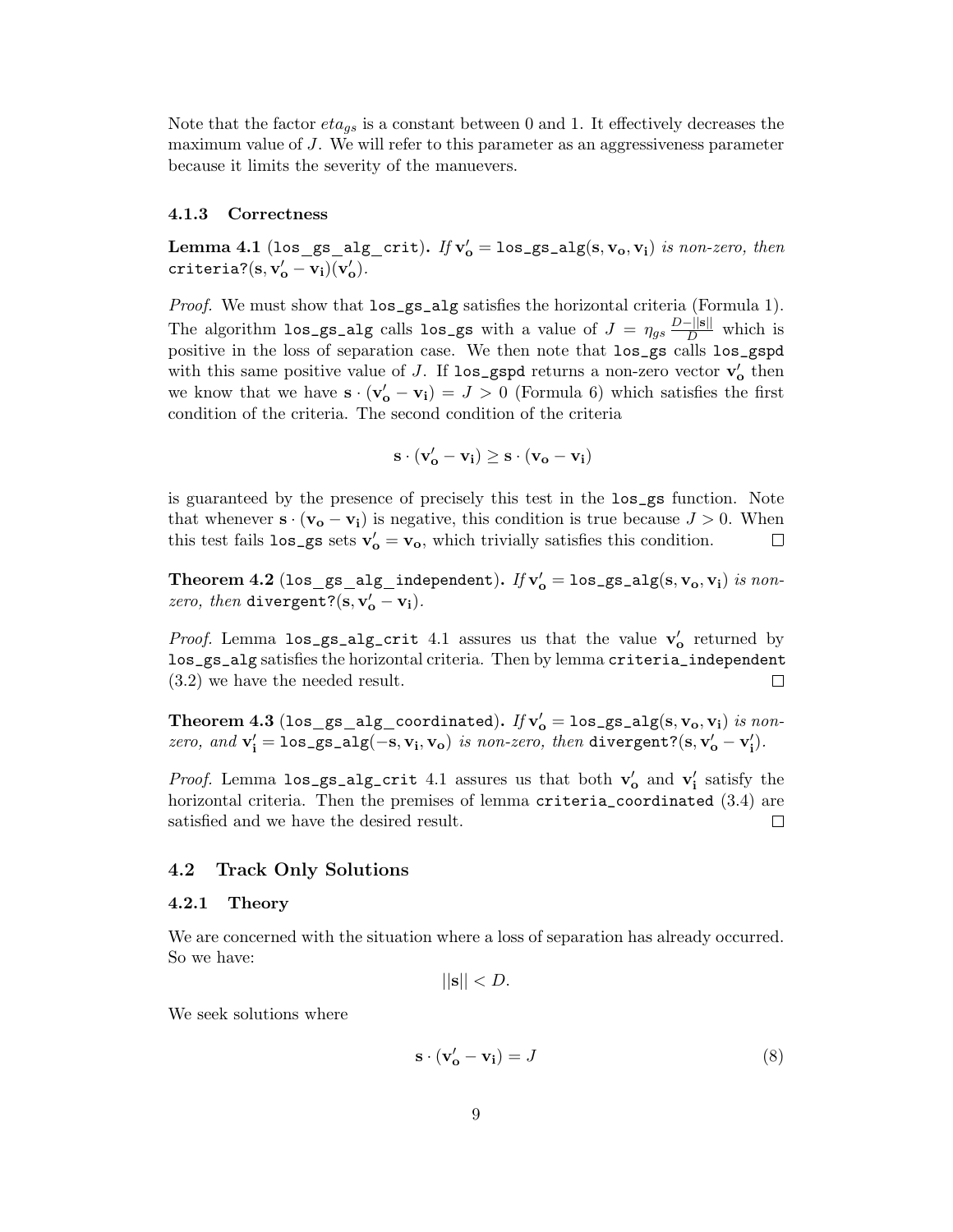and

$$
||\mathbf{v_o'}||=||\mathbf{v_o}||,
$$

in 2 dimensions.

$$
s \cdot (v'_o - v_i) = J,
$$
  
\n
$$
s \cdot v'_o = s \cdot v_i + J,
$$
  
\n
$$
s_x v'_{ox} + s_y v'_{oy} = s \cdot v_i + J,
$$
  
\n
$$
s_y v'_{oy} = s \cdot v_i + J - s_x v'_{ox}.
$$

We will seek solutions to this equation by squaring both sides

$$
(s_yv'_{oy})^2 = (\mathbf{s} \cdot \mathbf{v_i} + J - s_xv'_{ox})^2.
$$

We will get two solutions from this quadratic equation from which we will only use the solution where  $\texttt{sign}(s_yv_{oy}') = \texttt{sign}(\mathbf{s} \cdot \mathbf{v_i} + J - s_xv_{ox}')$ . For a track only solution we also need to constrain the solution by

$$
||\mathbf{v_o}'||=||\mathbf{v_o}||
$$

or

$$
(v'_{oy})^2 = v_o^2 - (v'_{ox})^2.
$$
\n(9)

Substituting we have

$$
s_y^2(v_o^2 - (v_{ox}')^2) = (\mathbf{s} \cdot \mathbf{v_i} + J - s_x v_{ox}')^2.
$$

Rearranging

$$
s^{2}(v'_{ox})^{2} - 2(\mathbf{s} \cdot \mathbf{v}_{i} + J)s_{x}(v'_{ox}) + (\mathbf{s} \cdot \mathbf{v}_{i} + J)^{2} - s_{y}^{2}v_{o}^{2} = 0.
$$
 (10)

which is a quadratic equation in  $v'_{ox}$  with

$$
a = s2,\nb = -2sx(s · vi + J),\nc = (s · vi + J)2 - sy2vo2.
$$
\n(11)

The other component  $v'_{oy}$  can be obtained from Equation (9) as follows

$$
\epsilon = \text{sign}(s_y) \text{ sign}(-s_x v'_{ox} + (\mathbf{s} \cdot \mathbf{v}_i) + J),
$$
  

$$
v'_{oy} = \epsilon \sqrt{v_o^2 - (v'_{ox})^2}.
$$
 (12)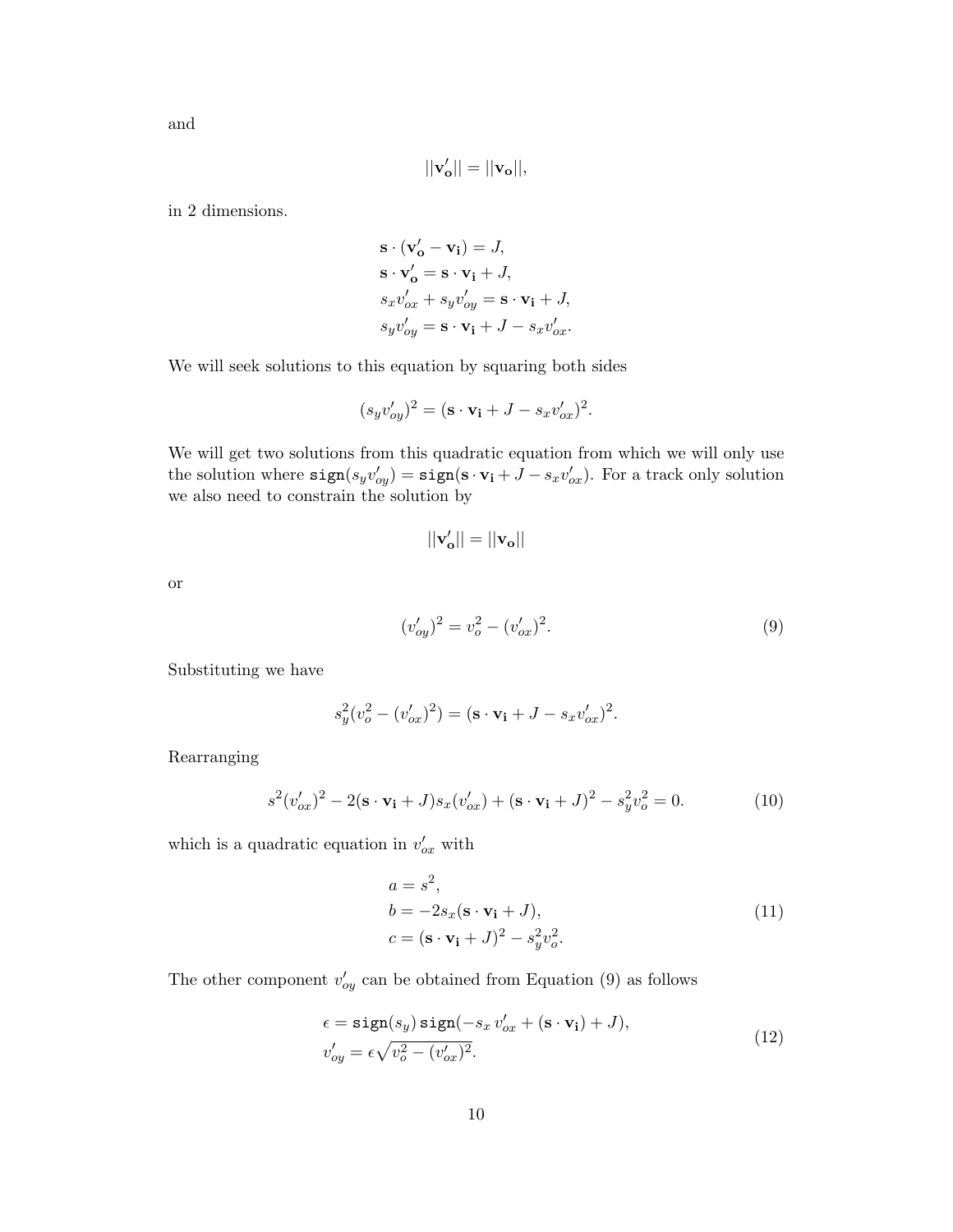#### 4.2.2 Algorithm

The algorithm just solves the quadratic equation (10). If the discriminant of the equation is non-negative, then a solution is provided, otherwise a zero vector is returned:

$$
loss\_trk\_only(s, \mathbf{v_o}, \mathbf{v_i}, \rho, J) : \text{Vect2} =
$$
\n
$$
a = s^2
$$
\n
$$
b = -2s_x (s \cdot \mathbf{v_i} + J),
$$
\n
$$
c = (s \cdot \mathbf{v_i} + J)^2 - s_y^2 (\mathbf{v_o} \cdot \mathbf{v_o})
$$
\n
$$
\text{IF } \text{discr}(a, b, c) \ge 0 \text{ THEN}
$$
\n
$$
v_{ox}' = \text{root}(a, b, c, \rho),
$$
\n
$$
\epsilon_y = \text{sign}(s_y) \text{ sign}(-s_x v_{ox}' + (s \cdot \mathbf{v_i}) + J)
$$
\n
$$
\text{wv} = v_o^2 - (v_{ox}')^2
$$
\n
$$
\text{IF } \text{wv} > 0 \text{ THEN}
$$
\n
$$
(v_{ox}', \epsilon_y \sqrt{\text{wv}})
$$
\n
$$
\text{ELSE}
$$
\n
$$
(0, 0)
$$
\n
$$
\text{ENDIF}
$$
\n
$$
\text{ELSE}
$$
\n
$$
(0, 0)
$$
\n
$$
\text{ENDIF}
$$

where  $\texttt{root}(a, b, c, \rho)$  is defined as

$$
\frac{-b+\rho\sqrt{b^2-4ac}}{2a}.
$$

There are two solutions for  $\rho = \pm 1$ . The horizontal LoS criteria requires that

$$
\mathbf{s} \cdot (\mathbf{v_o'} - \mathbf{v_i}) \geq \mathbf{s} \cdot (\mathbf{v_o} - \mathbf{v_i}).
$$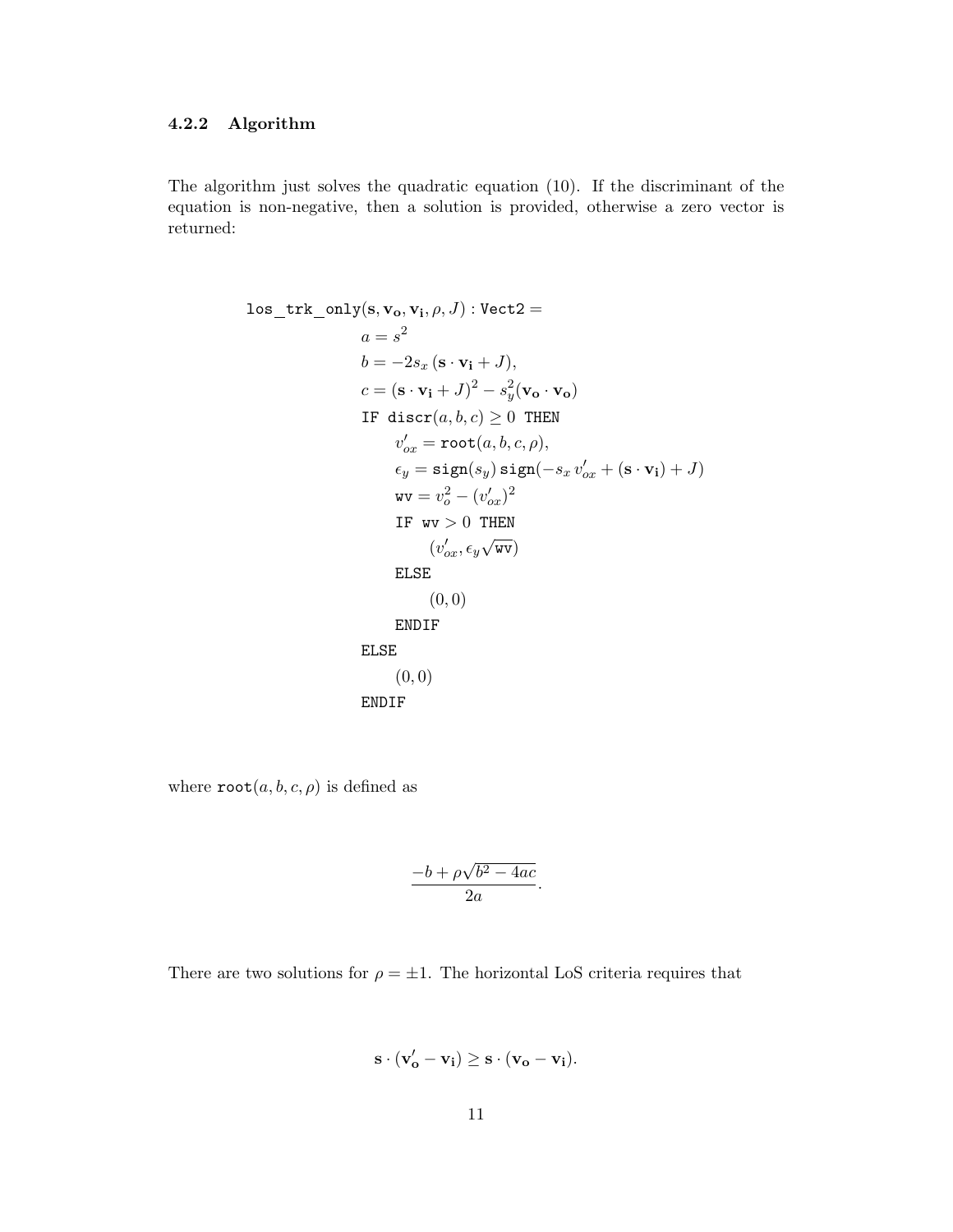This is trivially true if the aircraft are convergent, but when the aircraft are already divergent, i.e., when  $\mathbf{s} \cdot (\mathbf{v}_o - \mathbf{v}_i) > 0$ , some additional logic is needed:

$$
\begin{aligned}\n\text{los\_to(s, v_o, v_i, \rho, J)}: \text{Vect2} &= \\
& \mathbf{v'_o} &= \text{los\_trk\_only(s, v_o, v_i, \rho, J)} \\
& \text{IF } \mathbf{v'_o} &= (0, 0) \text{ THEN } (0, 0) \\
& \text{ELSIF } \mathbf{s} \cdot (\mathbf{v_o} - \mathbf{v_i}) > 0 \text{ THEN } \\
& \text{IF } \mathbf{s} \cdot (\mathbf{v'_o} - \mathbf{v_i}) > \mathbf{s} \cdot (\mathbf{v_o} - \mathbf{v_i}) \text{ THEN } \\
& \mathbf{v'_o} \\
& \text{EUSE} \\
& \mathbf{v'_o} \\
\text{ENDIF} \\
\text{ELSE} \\
& \mathbf{v'_o} \\
\text{ENDIF} \\
\text{ELSE}\n\end{aligned}
$$

Coordinated divergence is guaranteed for all values of J. But how should we value for  $J$  that gives us good performance? The larger  $J$ , the more drastic the maneuver is. We would like to define a normalized version of this parameter to take on a value between 0 and 1. To do this we must calculate a maximum value of the dot product  $\mathbf{s} \cdot (\mathbf{v}'_o - \mathbf{v}_i)$  as  $\mathbf{v}'_o$  is varied. The maximum value of the dot product occurs when the track angle is at the same angle as s. This follows because

$$
s \cdot (v'_{o} - v_{i}) =
$$
  
\n
$$
s \cdot v'_{o} - s \cdot v_{i} =
$$
  
\n
$$
||s|| ||v'_{o}|| \cos \theta - s \cdot v_{i}
$$

where  $\theta$  is the angle between the vectors. The cosine achieves a maximum when  $\mathbf{v}'_{\mathbf{o}}$ is parallel to s.

We can then calculate a maximum value of the dot product as follows:

$$
\begin{aligned} \texttt{maxdot}(\mathbf{s}, \mathbf{v_o}, \mathbf{v_i}) : \texttt{posreal} = \\ \mathbf{w} &= \frac{||\mathbf{v_o}||}{||\mathbf{s}||} \mathbf{s} \\ \texttt{IF } \mathbf{s} \cdot (\mathbf{w} - \mathbf{v_i}) &= 0 \texttt{ THEN } 1 \\ \texttt{ELSE } |\mathbf{s} \cdot (\mathbf{w} - \mathbf{v_i})| \\ \texttt{ENDIF} \end{aligned}
$$

In the rare case where the maximum dot product is 0, i.e., when  $\mathbf{s} \cdot (\mathbf{w} - \mathbf{v_i}) = 0$ , the returned value of 1 will result in a quadratic equation with no solution, and a zero vector will be returned.

The los\_to function returns two possible vectors, one for each value of  $\rho$ . The following function chooses the one that results in the smallest change from the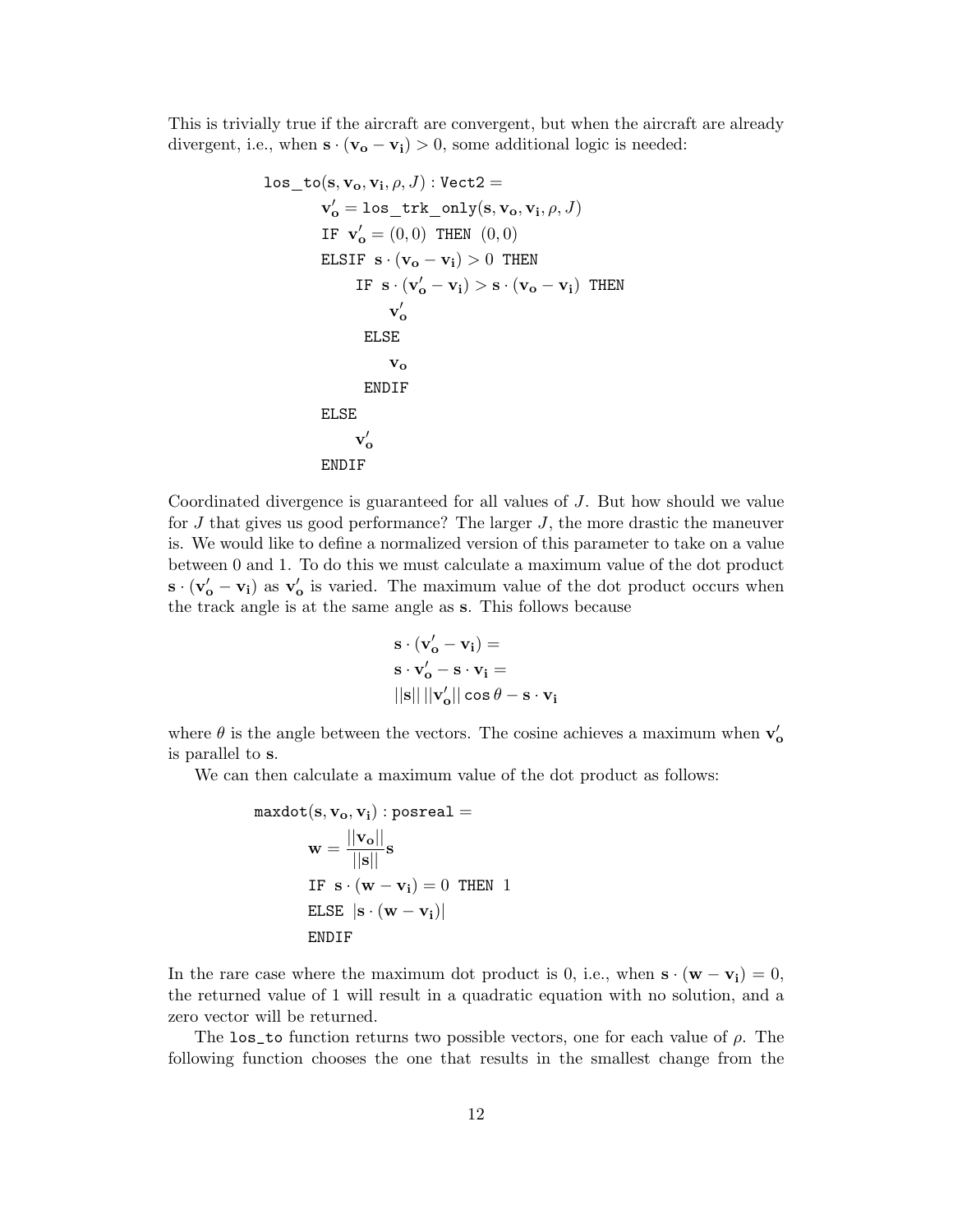current velocity vector as follows:

$$
\begin{aligned} \texttt{los\_to\_alg(s, v_o, v_i)} : \texttt{Vect2} = \\ & j_0 = \texttt{maxdot(s, v_o, v_i)} \, \eta_{to} \, \frac{D - ||\mathbf{s}||}{D} \\ & \mathbf{v_1} = \texttt{los\_to(s, v_o, v_i, -1, j_0)} \\ & \mathbf{v_2} = \texttt{los\_to(s, v_o, v_i, +1, j_0)} \\ & \texttt{IF} \, ||\mathbf{v_1} - \mathbf{v_o}|| \le ||\mathbf{v_2} - \mathbf{v_o}|| \texttt{ THEN } \mathbf{v_1} \\ & \texttt{ELSE } \mathbf{v_2} \\ & \texttt{ENDIF} \end{aligned}
$$

The aggressiveness of the maneuver is determined by the parameter  $\eta_{to}$  and the distance between the aircraft:  $\frac{D-||\mathbf{s}||}{D}$ .

#### 4.2.3 Correctness

**Lemma 4.4** (los\_to\_crit). If  $v'_o = \text{los\_to}(s, v_o, v_i, \rho, J)$  is non-zero and  $J > 0$ ,  $then \ \mathtt{criterion?}(s, v'_o - v_i)(v'_o).$ 

Proof. We must show that  $\log_{10}$  satisfies the horizontal criteria (formula 1). The algorithm  $\log_{10}$  calls  $\log_{10}$  the  $\log_{10}$  with this same positive value of J. The function  $\texttt{los\_trk\_only}$  sets  $v'_{ox}$  to the root of the quadratic equation (formula 10) when the discriminant is positive. Otherwise it returns a zero vector. It sets  $v_{oy} =$  $\epsilon_y \sqrt{v_o^2 - (v'_{ox})^2}$ . Together these insure that  $\mathbf{s} \cdot (\mathbf{v_o'} - \mathbf{v_i}) = J > 0$  and  $||\mathbf{v_o'}|| = ||\mathbf{v_o}||$ . Thus, if  $\log_{\text{trk\_only}}$  returns a non-zero vector  $\mathbf{v}'_o$  then we know that we have  $\mathbf{s} \cdot (\mathbf{v}'_0 - \mathbf{v}_i) = J > 0$  (formula 8) which satisfies the first condition of the criteria. The second condition of the criteria

$$
s\cdot (v_o'-v_i)\geq s\cdot (v_o-v_i)
$$

is guaranteed by the presence of precisely this test in the los\_to function. Note that whenever  $\mathbf{s} \cdot (\mathbf{v_o} - \mathbf{v_i})$  is negative, this condition is true because  $J > 0$ . When this test fails  $\log_2$  to sets  $v'_0 = v_0$ , which trivially satisfies this condition.  $\Box$ 

Lemma 4.5 (los\_to\_alg\_crit). If  $v'_o = \text{los\_to\_alg}(s, v_o, v_i)$  is non-zero, then  ${\tt criteria?}({\mathbf{s}}, {\mathbf{v}}'_{{\mathbf{o}}}-{\mathbf{v}}_{{\mathbf{i}}})({\mathbf{v}}'_{{\mathbf{o}}}).$ 

Proof. The algorithm  $\log_{10} \text{calg}$  calls  $\log_{10} \text{to twice}$  for the two possible values of  $\rho$ . We end up with two vectors v1 and v2 both of which meet the horizontal criteria by lemma  $\text{los\_to\_crit}$  (4.4). The function  $\text{lost\_to\_alg}$  returns one of these values, so we have the desired result. П

Theorem  ${\bf 4.6}~({\tt los\_to\_alg\_independent}).$   ${\it If}~{\bf v_o'}={\tt los\_to\_alg(s, v_o, v_i)}~is~non$ zero, then divergent? $(s, v'_o - v_i)$ .

*Proof.* Lemma  $\log_{10} \text{cos}\left(\frac{4.5}{10}\right)$  assures us that the value  $v'_{o}$  returned by los\_to\_alg satisfies the horizontal criteria. Then by lemma criteria\_independent (3.2) we have the needed result.  $\Box$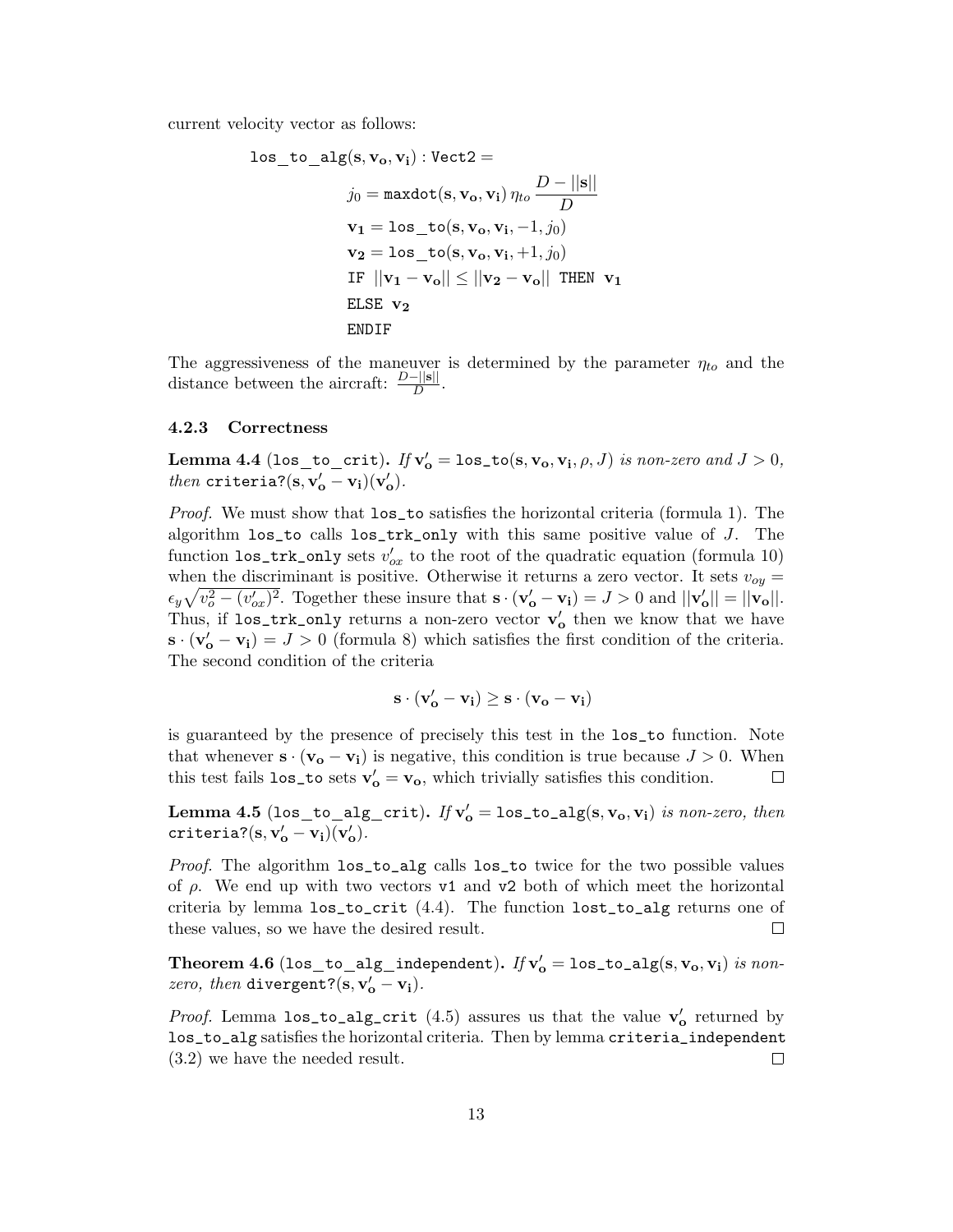$\bf Theorem~4.7~(los\_to\_alg\_coordinates).$   $\it If$   ${\bf v_o'} = {\tt los\_to\_alg(s, v_o, v_i)}$  is nonzero, and  $v'_i = \texttt{los\_to\_alg}(-s, v_i, v_i)$  is non-zero, then divergent? $(s, v'_o - v'_i)$ .

*Proof.* Lemma  $\log_{10} \text{log\_crit}$  assures us that both  $\mathbf{v}'_0$  and  $\mathbf{v}'_1$  satisfy the horizontal criteria. Then the premises of lemma criteria\_coordinated (3.4) are satisfied and we have the desired result.  $\Box$ 

#### 4.3 Timeliness of Recovery

In our first paper, the concept of horizontal correctness included a parameter that specified a maximum time to exit  $T_h$ :

$$
\begin{aligned} \texttt{xy\_correct?}[T_h] (\textbf{s}, \textbf{v}_i) (\textbf{v}_o) = \\ \texttt{xy\_divergent?} (\textbf{s}, \textbf{v}_o - \textbf{v}_i) \text{ AND} \\ \texttt{horizontal\_separation?} (\textbf{s} + T_h(\textbf{v}_o - \textbf{v}_i)). \end{aligned}
$$

The hope was that each aircraft could independently calculate new vectors  $\mathbf{v}'_{\mathbf{o}}$  and  $\mathbf{v'_i}$  such that

$$
T_h \geq \mathtt{tteh}(\mathbf{s}, \mathbf{v_o'} - \mathbf{v_i}),
$$
  

$$
T_h \geq \mathtt{tteh}(-\mathbf{s}, \mathbf{v_i'} - \mathbf{v_o}),
$$

and that together these would be sufficient to establish

$$
T_h \geq \mathtt{tteh}(\mathbf{s}, \mathbf{v_o'} - \mathbf{v_i'}),
$$

which is the needed coordinated result. Unfortunately this was not the case.

We now propose an alternative approach that exploits the aggressiveness parameters  $\eta_{gs}$  and  $\eta_{to}$ . The idea is to achieve timeliness via iterative update. The first execution of the algorithm will result in a divergent solution but the divergence rate may be too slow. This can be determined by calculating the time to exit using the new vectors

$$
\begin{aligned} \mathtt{tteh}(\mathbf{s},\mathbf{v}_\mathbf{o}',\mathbf{v}_\mathbf{i}') &= \mathtt{Theta\_D}(\mathbf{s},\mathbf{v}_\mathbf{o}',\mathbf{v}_\mathbf{i}')\\ &= \frac{-b + \sqrt{b^2 - 4ac}}{2a}. \end{aligned}
$$

where  $a, b, c$  are coefficients of a quadratic equation:

$$
\mathbf{v} = \mathbf{v}'_o - \mathbf{v}'_i,
$$
  
\n
$$
a = (\mathbf{v} \cdot \mathbf{v}),
$$
  
\n
$$
b = 2(\mathbf{s} \cdot \mathbf{v}),
$$
  
\n
$$
c = (\mathbf{s} \cdot \mathbf{s}) - D^2,
$$

If the time to exit is less than the desired time, i.e.,  $T_h$ , the values of  $\eta_{gs}$  and  $\eta_{to}$ can be increased by 5%. Of course, the iterative update should only occur after the aircraft has achieved the previously commanded velocity vectors. This iterative increase of  $\eta_{gs}$  and  $\eta_{to}$  can continue until the desired value is reached or the maximum values of these parameters are reached.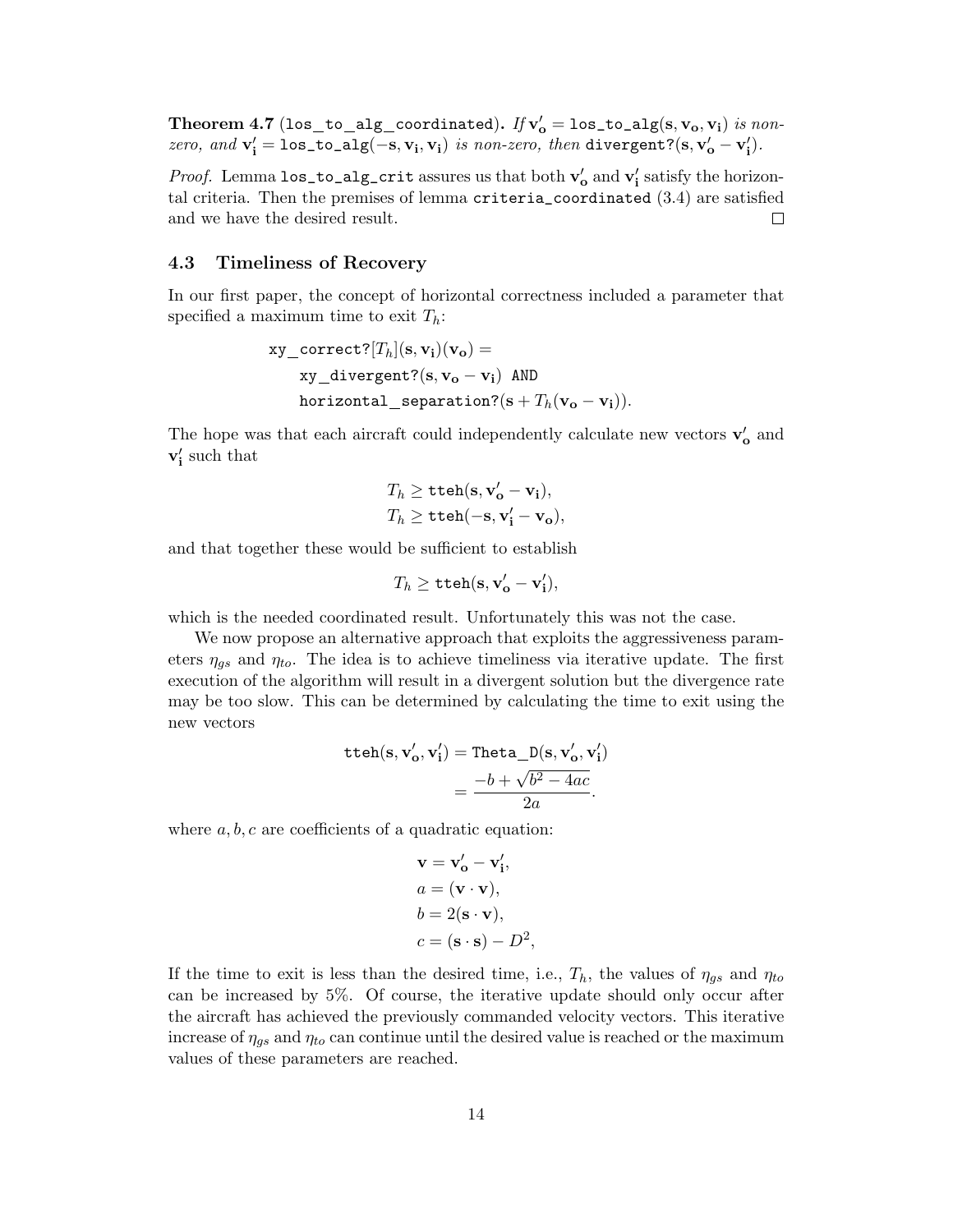#### 4.4 Numerical Instability

The calculation of the discriminant for the quadratic equation (11) for the track only algorithm was found to be numerically unstable in our Java implementations. The straight forward calculation

$$
b^2 - 4ac,
$$

where

$$
a = s2,\n b = -2sx(s · M),\n c = M2 - sy2vo2,\n M = s · vi + J
$$

results in the following subtraction

$$
4M^2s_x^2 - 4M^2s^2.
$$

Since  $M >> 1$  this can lead to a massive loss of precision when  $s_x^2$  is nearly equal to  $s^2$ . This occurs when  $s_y$  is zero or near to zero.

The instability manifested itself in practice in a scenario where the theoretical value of the discriminant was zero, i.e.,  $s_y = 0$ . As the intruder's initial velocity vector  $(v_i)$  was varied, the value of M changed. The los\_to\_alg failed to produce a solution in some cases because the calculated value of the discriminant was a small negative number rather than 0. As the heading of the intruder was changed, the los\_to\_alg would alternate between producing a solution and not.

The massive cancellation can be reduced by changing the order of calculation as follows

$$
4M^2(s_x^2 - s^2).
$$

Another solution is possible. In Section 4.2.1, the solution vector was obtained by first solving for  $v'_{ox}$  and then  $v'_{oy}$  was obtained from the constraint  $||\mathbf{v}'_o|| = ||\mathbf{v}_o||$ . The opposite approach can also be used: first solve for  $v'_{oy}$  via the quadratic equation  $a(v'_{oy})^2 + b(v'_{oy}) + c = 0$  where

$$
a = s2,\nb = -2sy(s · vi + J),\nc = (s · vi + J)2 - sx2vo2,
$$
\n(13)

then obtain  $v'_{ox}$  using the norm constraint as follows

$$
\epsilon_x = \text{sign}(s_x) \text{ sign}(-s_y v'_{oy} + (\mathbf{s} \cdot \mathbf{v_i}) + J),
$$
  

$$
v'_{ox} = \epsilon_x \sqrt{v_o^2 - (v'_{oy})^2}.
$$
 (14)

So a practical approach is use the  $v_{ox}$  quadratic (equation 10) when  $|s_x| < |s_y|$  and use the  $v_{oy}$  quadratic (equation 13) otherwise.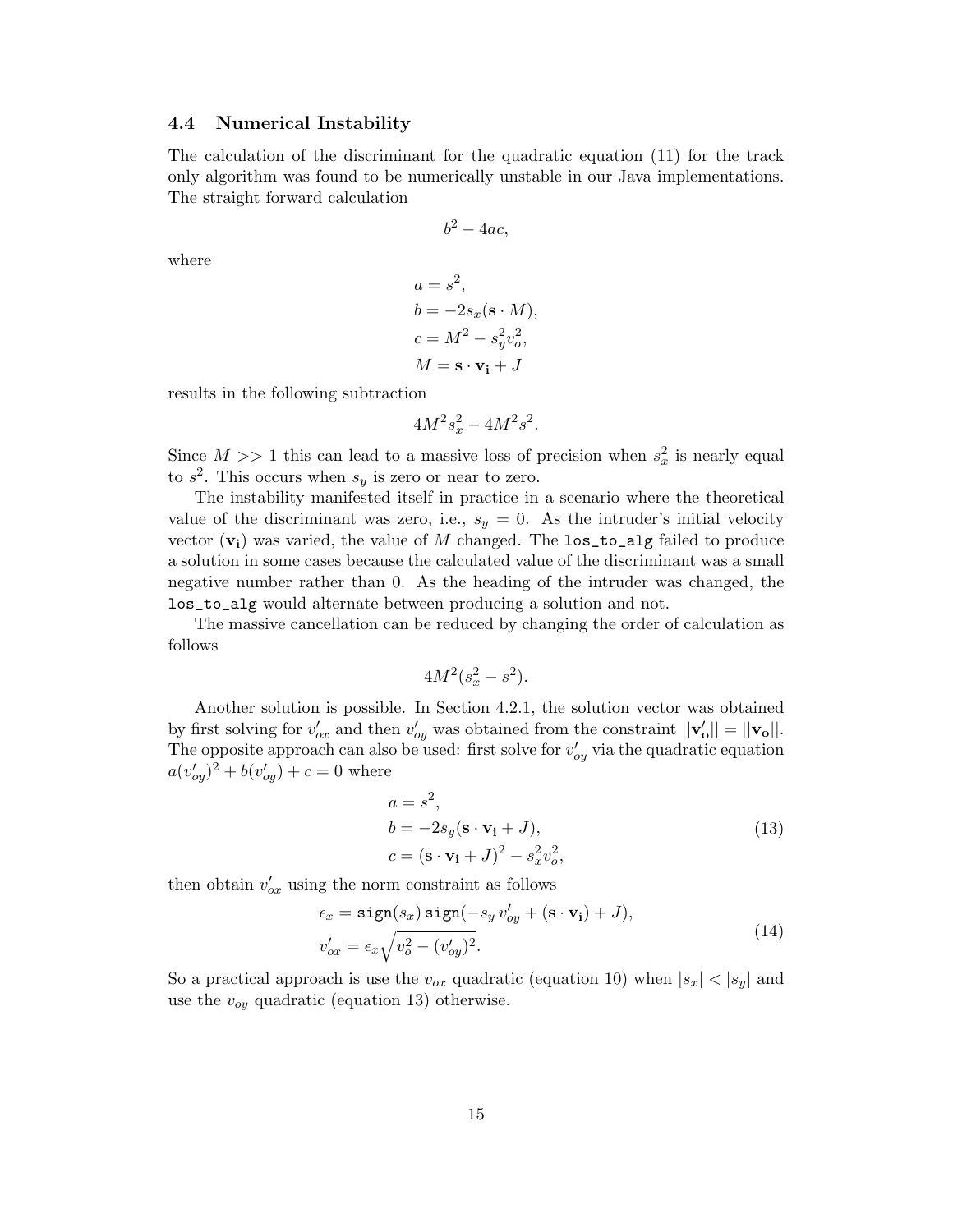# 5 Vertical Maneuvers for Loss of Separation Recovery

We have not altered the vertical correctness properties or criteria from the original paper. We reproduce these here for the convenience of the reader

#### 5.1 Correctness Definition and Vertical Criteria

$$
\begin{aligned} \texttt{z\_correct?}[T_v](s, \mathbf{v_i})(\mathbf{v_o}) & = \\ \texttt{z\_divergent?}(s, \mathbf{v_o} - \mathbf{v_i}) \text{ AND} \\ & \text{vertical\_separation?}(s + T_v(\mathbf{v_o} - \mathbf{v_i}), \end{aligned}
$$

where

$$
\begin{aligned} &\texttt{z\_divergent?}(s, \textbf{v}) = \\ &\forall t: t > 0 \implies |s_z| < |s_z + t v_z|, \end{aligned}
$$

and

$$
{\tt vertical\_separation?}({\bf s}) = |s_z| \geq H.
$$

The parameter  $T_v$  specifies a maximum time to recover in the vertical dimension. The vertical criteria is

z\_criteria?(s, v<sub>o</sub>, v<sub>i</sub>)(v'<sub>o</sub>) =  
\n
$$
(v'_{oz} - v_{iz}) \neq 0
$$
 AND  
\nz\\_prop?(s, v'<sub>o</sub> - v<sub>i</sub>) AND  
\n $(z\_prop?(s, vo - vi) \implies$   
\n $((v_{oz} - v_{iz}) \neq 0$  AND sign $(v_{oz} - v_{iz})$  ( $v'_{oz} - v_{iz}$ )  $\geq 0$ ) OR  
\n $((v_{oz} - v_{iz}) = 0$  AND break\_vz\_symm(s)  $(v'_{oz} - v_{iz}) > 0$ ),

where z\_prop? is defined as

$$
\texttt{z\_prop?}(s, v) = s_z v_z \geq 0,
$$

and sign is the two-valued sign function:

$$
sign(x) = IF \ x \ge 0 \ \text{THEN} \ 1 \ \text{ELSE} \ -1 \ \text{ENDIF}
$$

The break\_vz\_symm function is used in the rare situation where  $(v_{oz} - v_{iz}) = 0$  to overcome the symmetry. It can be any function which satisfies the following two properties:

$$
\begin{aligned} \mathbf{s} \neq 0 & \implies \mathtt{break\_vz\_symm}(-\mathbf{s}) = -\mathtt{break\_vz\_symm}(\mathbf{s}), \\ s_z \neq 0 & \implies \mathtt{break\_vz\_symm}(\mathbf{s}) = \mathtt{sign}(s_z). \end{aligned}
$$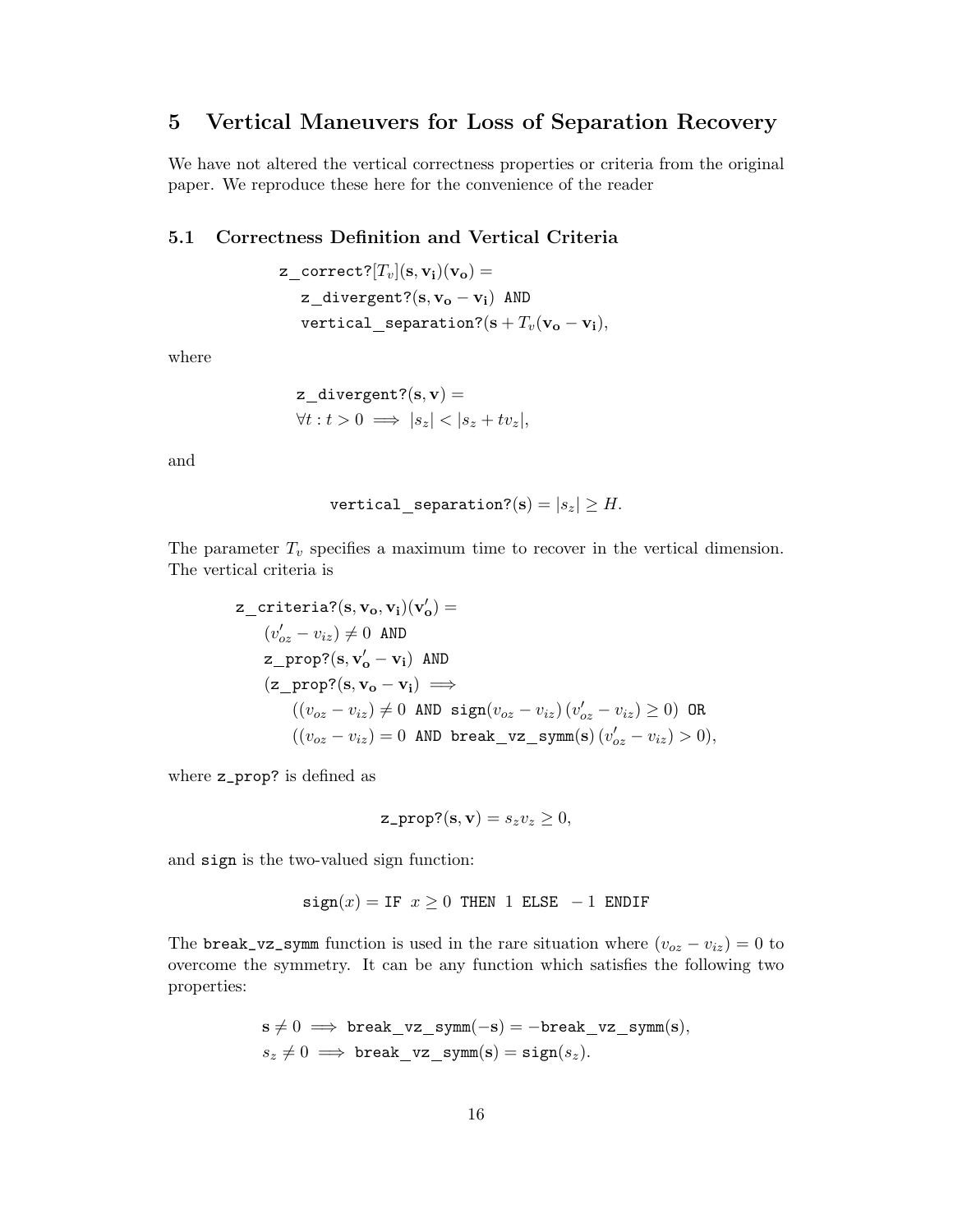### 5.2 Vertical Algorithm

The vertical LoS algorithm is

 $\mathbf{z\_recovery(s, v_o, v_i}, t) =$  ${\tt nvz} = \frac{{\tt sign\_vz(s, v_o - v_i)}H - s_z}$ t IF  $z\_prop?(s, v_0 - v_i)$  AND  $|v_z| \geq |nvz|$  THEN  $(v_{ox}, v_{oy}, v_{oz})$ ELSE  $(v_{ox}, v_{oy}, \texttt{nvz} + v_{iz})$ ENDIF where sign\_vz is  $sign_vz(s, v) =$ 

```
IF z_prop?(s, v) AND v_z \neq 0 THEN
   sign(v_z)ELSE
   break_vz_symm(s)ENDIF
```
The break\_vz\_symm function is defined as follows:

 $break_vz$ \_symm $(s)$  =  $\begin{array}{l} \text{IF} \ \ s_z > 0 \ \ \text{OR} \ \ (s_z = 0 \ \ \text{AND} \ \ s_x < 0) \ \ \text{OR} \ \ (s_z = 0 \ \ \text{AND} \ \ s_x = 0 \ \ \text{AND} \ \ s_y < 0) \end{array}$ THEN 1 ELSE − 1 ENDIF

#### 5.3 Correctness Theorems

The vertical correctness theorems are

$$
\begin{aligned} &\texttt{z\_critical\_tr?}(s, \textbf{v}_o, \textbf{v}_i, T_v)(\textbf{v}_o') \\ &\implies \\ &\texttt{z\_correct?}[T_v](s, \textbf{v}_i)(\textbf{v}_o') \end{aligned}
$$

and

$$
\begin{aligned} &\texttt{z\_criteria\_tr?}(s, \mathbf{v_o}, \mathbf{v_i}, T_v)(\mathbf{v_o'}) \text{ AND } \\ &\texttt{z\_criteria\_tr?}(-\mathbf{s}, \mathbf{v_i}, \mathbf{v_o}, T_v)(\mathbf{v_i'}) \\ &\implies \\ &\texttt{z\_correct?}[T_v](\mathbf{s}, \mathbf{v_i'})(\mathbf{v_o'}). \end{aligned}
$$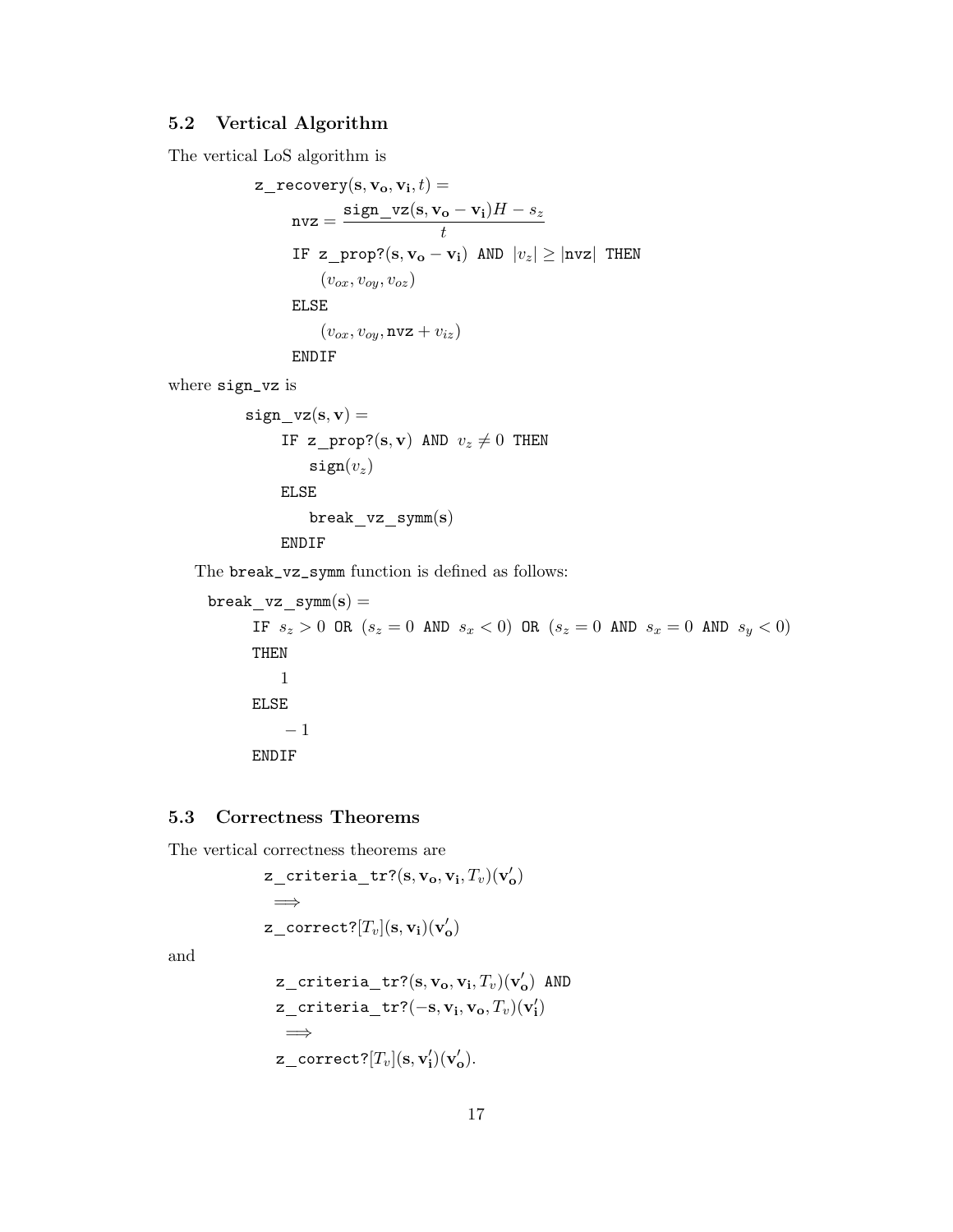The reader is referred to [1] for the proofs of correctness.

## 6 Future Work

#### 6.1 Coordination in the Presence of Errors

In the analysis developed in this paper we have implicitly assumed that each aircraft has perfect knowledge of its own and traffic aircraft locations and velocities. We believe that this is an appropriate first step because certainly if one does not understand a system under ideal conditions, its behavior under realistic conditions will be unfathomable. There are two aspects of data inaccuracies that we must be concerned with. First, errors can accumulate over time and small inaccuracies can grow into large ones. Second, critical decisions are often made on the basis of specific values of input data. For example, the system is designed to change mode if a specified threshold is exceeded. In the presence of data errors, it is possible for the *measured* system state to oscillate around this threshold while the true value remains below the threshold. If the decision is a coordinated decision, and the system is at the boundary of the decision point, the presence of data errors can destroy the coordination.

The first aspect can be handled with straight-forward calculations which naturally should be checked using a theorem prover. These calculations provide a formal basis for slightly enlarged protection zones, e.g., 5.1 miles rather than 5 miles, which can largely eliminate this problem. Furthermore, if the algorithms are run iteratively with a short period, e.g., 1 second, then the error accumulation will be negligible. The error accumulation problem can be more significant in a centralized approach to recovery where solutions are computed on the ground and delivered to the aircraft.

The second aspect is the more serious problem in the distributed execution environment. In fact there is no complete theoretical solution to this problem. The use of filters and dead bands can greatly reduce the impact of this problem, but not eliminate it entirely. However, there exist solutions where the algorithm can alert the pilot (or higher layers of the system) when the filtering strategy has failed. In this case, preplanned emergency maneuvers can be deployed. The centralized implementation is not subject to this problem because it computes the coordinated maneuvers for all of the aircraft. It is more vulnerable to the first aspect, because the computation of conflict-free trajectories for the N aircraft, i.e., NxN potential conflicts, is inherently slower. Iteration rates of 30 seconds or more is not unlikely. We will defer further consideration of these issues to future work.

#### 6.2 Iterative Stability

In this paper we have not analyzed the iterative stability of the algorithms. Even with no inaccuracies in the data, it is theoretically possible for poor algorithms to exhibit unacceptable discontinuous behavior as the algorithm is iteratively executed. In other words, it is possible that relatively small changes in the input values could result in resolutions that are far apart. If the algorithms are deployed in a one-shot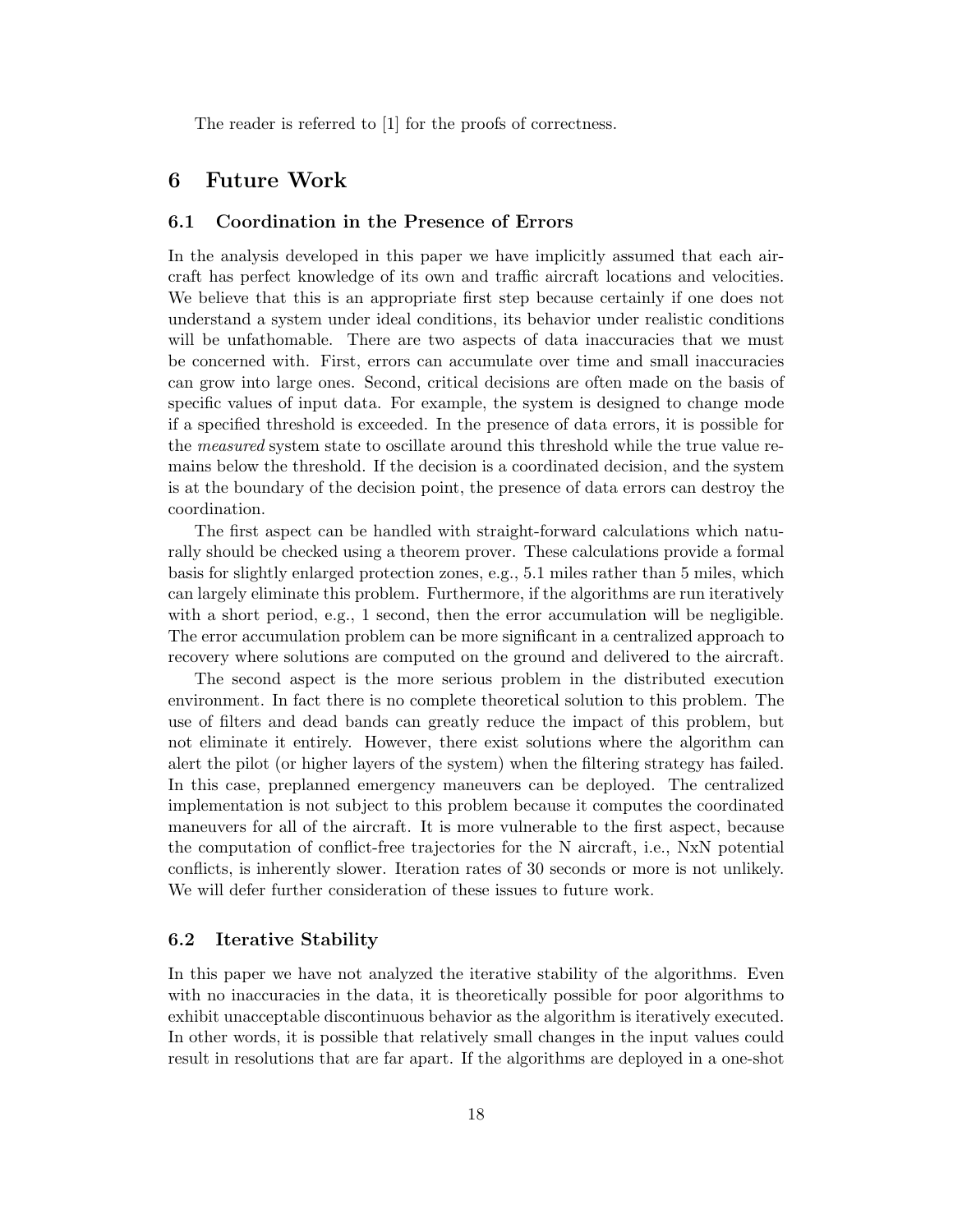manner, this is not an issue. In this case, each aircraft computes its resolution only once. It make take several seconds for the aircraft to achieve the computed resolutions, but since the resolutions are not recomputed in the intermediate states, there is no real problem here. But if the algorithm is executed iteratively, it is important that there are not large changes in the resolutions.

The algorithms presented in this paper have not yet been formally verified to be free of such problems. However, we have not witnessed any serious issues in our simulations except for one special case, the direct head-on case: The magenta aircraft with heading 243 has a track only resolution of 110 degrees



while a small change of heading to 244 results in a track only resolution of 17 degrees.



Here we must use a dead band of a few degrees to prevent oscillations from occurring. It is also essential that data errors be properly handled for special cases such as this. See discussion in section 6.1.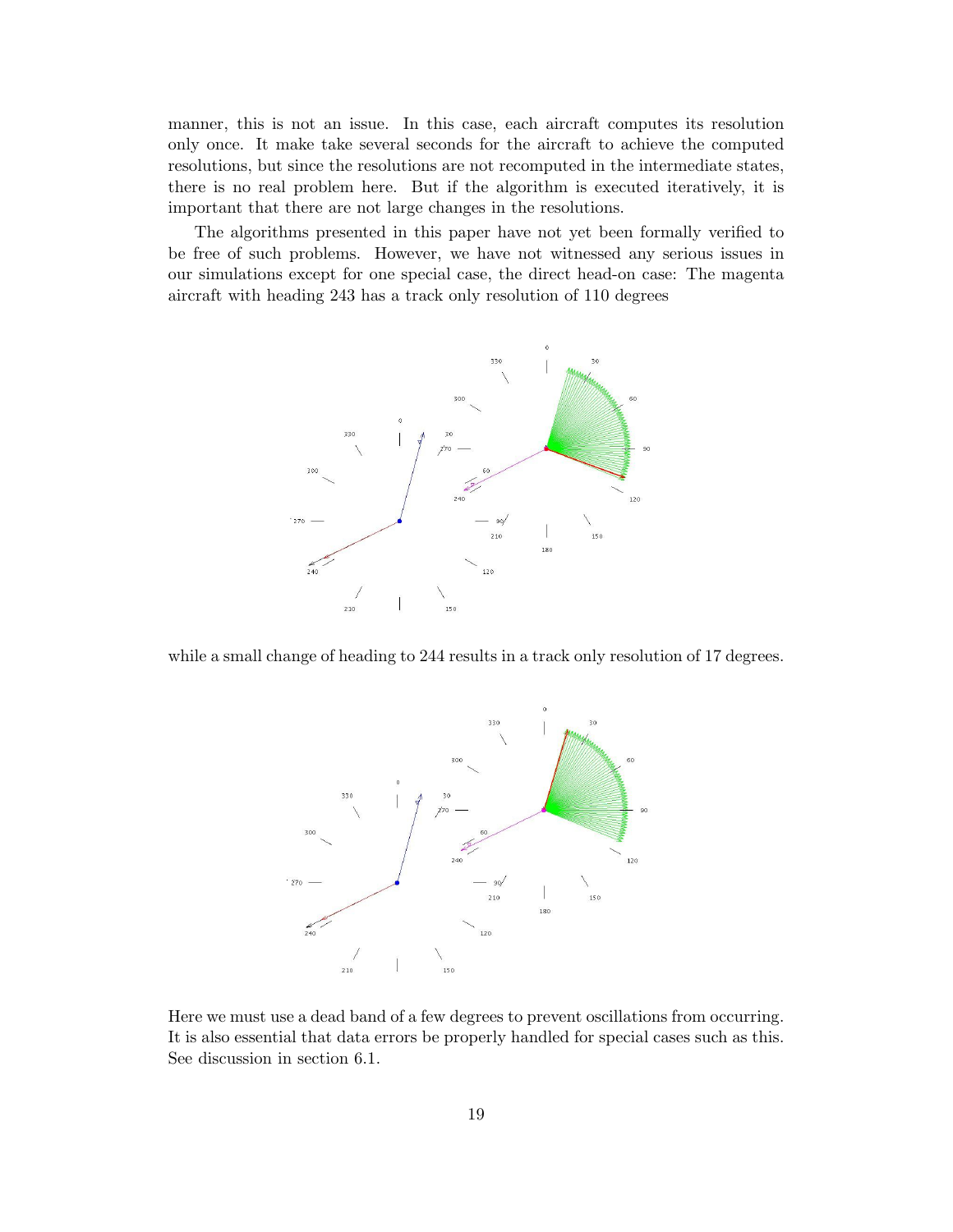#### 6.3 Completeness

It is possible to satisfy the correctness properties by always returning a zero vector, since we use a zero vector to indicate the absence of a solution. The correctness properties only address non-zero values (See sections 4.1.3, 4.2.3). Our algorithms clearly do not just return a zero vector, but whether the algorithm misses some important cases is an important question. To answer the question the analyst must explore the conditions under which a zero vector is returned. For example, the los\_gs\_alg returns a zero vector when  $\mathbf{s} \cdot \mathbf{v_0} = 0$ . See section 4.1.2. It also returns a zero vector when  $K = \frac{\mathbf{s} \cdot \mathbf{v_i} + J}{\mathbf{s} \cdot \mathbf{v_i}}$  $\frac{\mathbf{v}_i + J}{\mathbf{s} \cdot \mathbf{v}_o} < 0$ . How often do these cases arise? These questions can be examined experimentally or formally in the context of completeness theorems. This type of formal analysis will be deferred to future work.

#### 6.4 Investigation of Appropriate Times To Exit

In this paper we introduced two parameters that specify maximum times to exit the protection zone horizontally or vertically:

- $T_h$  specifies a maximum time to recover horizontally.
- $T_v$  specifies a maximum time to recover vertically.

We did not provide any guidelines about appropriate values for these parameters. The divergence aspect of the correctness properties insures that the immediate danger will be over once the recovery algorithm has been executed, but divergence can be slow when the recovery trajectories are nearly parallel. Suitable values for these parameters must be determined within the context of a more fully defined operational concept. Human in the loop experiments could be performed to determine exit times that pilots would be comfortable with. In section 4.3, we argued that the recovery algorithms could be executed iteratively while making small changes to the J parameter to achieve the desired time to exit. Future work will investigate the behavior of these algorithms as they are iterated to insure that very small changes in J result in small changes in the recovery trajectories.

## 7 Conclusion

In this paper we have developed loss of separation algorithms for both the horizontal and vertical dimensions. The algorithms provide solutions for the track-only, ground speed only, and vertical-speed only cases. A theoretical framework for analyzing these algorithms was developed and used to establish correctness properties about the proposed algorithms. The correctness properties require divergence and a timely exit from the protection zone. Central to the framework is the idea of an intermediate criteria which decomposes the verification process into two steps. The first step establishes that the criteria is sufficient to meet the correctness properties. This verification step has been completed in this paper. The second step shows that a particular algorithm meets the criteria. This must be accomplished for each new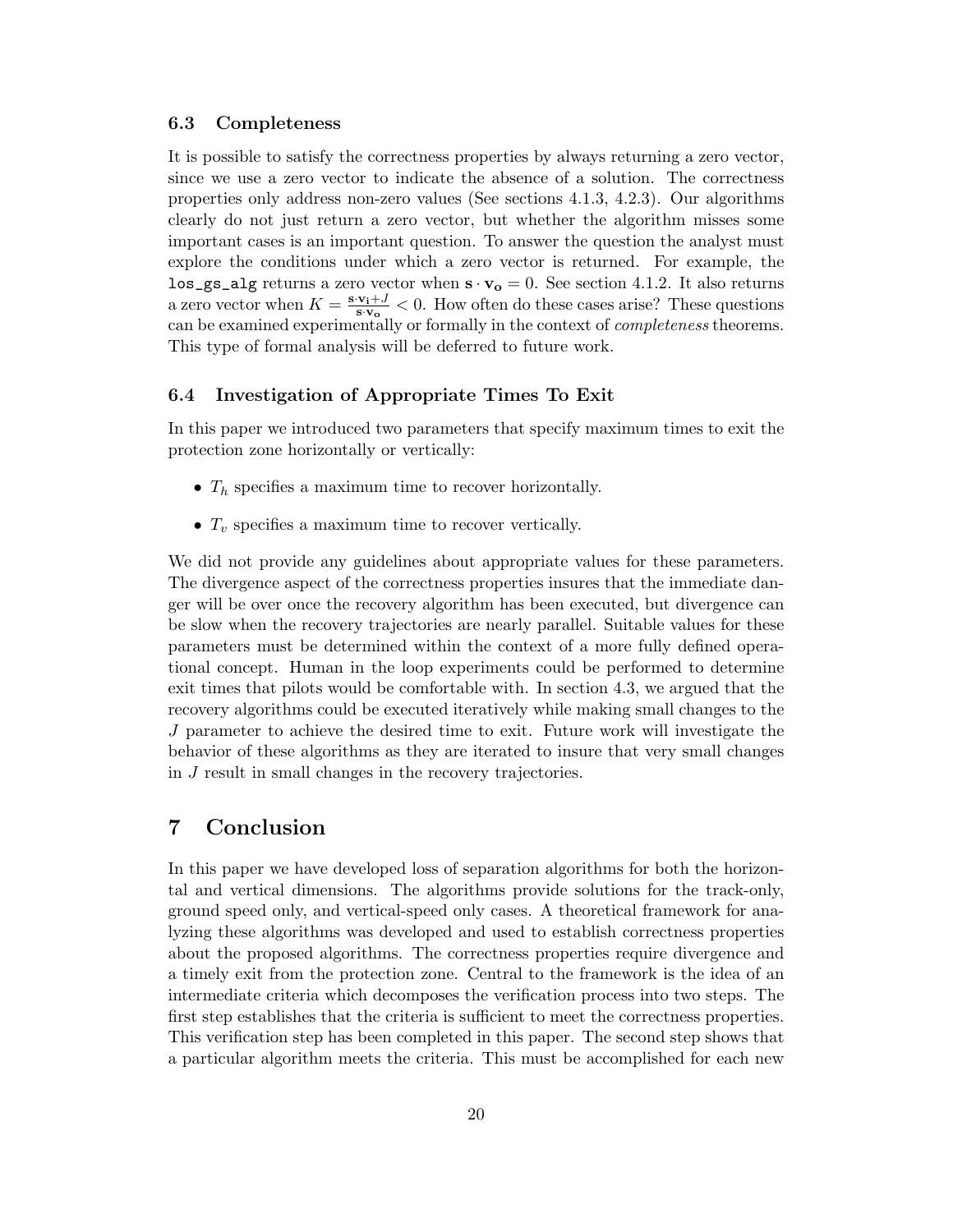algorithm that is developed. We have completed these proofs for our algorithms as well.

Our correctness properties include requirements for both independent and coordinated correctness. Independent correctness requires that an algorithm recovers from loss of separation if only one of the aircraft maneuvers. The coordinated correctness property requires that an algorithm recovers from loss of separation when both aircraft maneuver. This requires a proof that all possible combinations of maneuvers result in divergence and a timely exit from the protection zone.

The formal proofs were conducted using the PVS theorem prover. Several idealistic assumptions were made in these proofs: (1) input data contains no errors, (2) the computations were performed with infinite precision, i.e., mathematical real numbers, (3) the resolution maneuvers can be performed instantaneously, and (4) pilots implement the prescribed maneuvers. Each of these assumptions can be relaxed by performing additional analysis, which we hope to do in the future.

## References

- 1. Ricky W. Butler and Cesar A. Muñoz. A formal framework for the analysis of algorithms that recover from loss of separation. Technical Report NASA/TM-2008-215356, NASA Langley Research Center, NASA LaRC,Hampton VA 23681- 2199, USA, Oct 2008.
- 2. G. Dowek, A. Geser, and C. Muñoz. Tactical conflict detection and resolution in a 3-D airspace. In Proceedings of the 4th USA/Europe Air Traffic Management R&DSeminar, ATM 2001, Santa Fe, New Mexico, 2001. A long version appears as report NASA/CR-2001-210853 ICASE Report No. 2001-7.
- 3. G. Dowek, C. Muñoz, and V. Carreño. Provably safe coordinated strategy for distributed conflict resolution. In *Proceedings of the AIAA Guidance Navigation*, and Control Conference and Exhibit 2005, AIAA-2005-6047, San Francisco, California, 2005.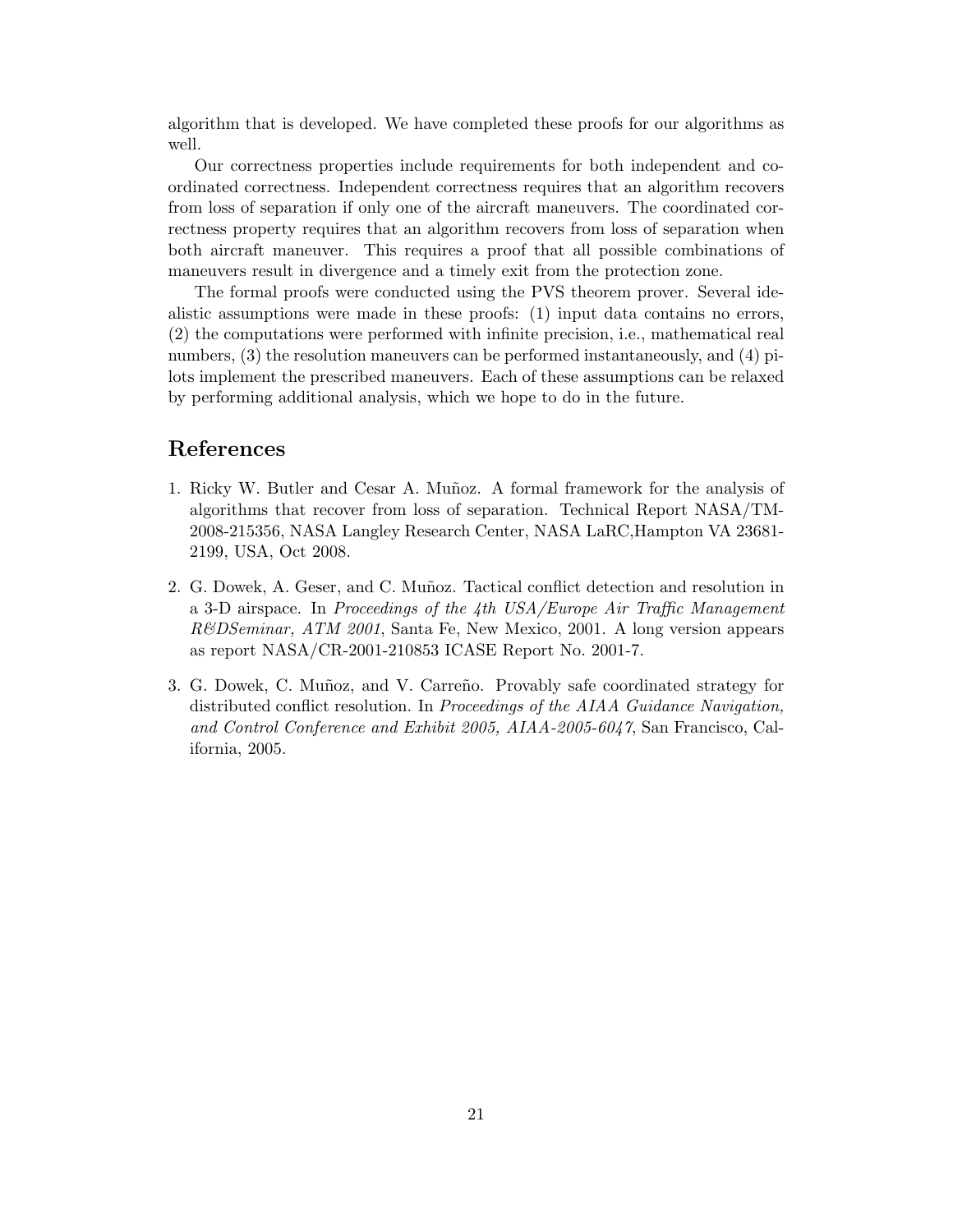# Appendix A

# Horizontal Criteria Visualization

The original ownship vector is displayed in blue and the original traffic vector is displayed in magenta.

> $s_o = (0 \text{ nm}, 0 \text{ nm}, 25000 \text{ ft})$  $s_i = (1 \text{ nm}, 2 \text{ nm}, 25000 \text{ ft})$  $v_o = (60 \text{ kts}, 300 \text{ kts}, 0)$  $v_i = (0 \text{ kts}, 300 \text{ kts}, 0)$

In this scenario, the track-only velocity vectors allowed by the criteria are shown in green. The red vectors are the los\_to\_alg solutions with an aggressiveness factor  $\eta_{to} = 1/3.$ 



If  $\eta_{to} = 1/6$ , we obtain: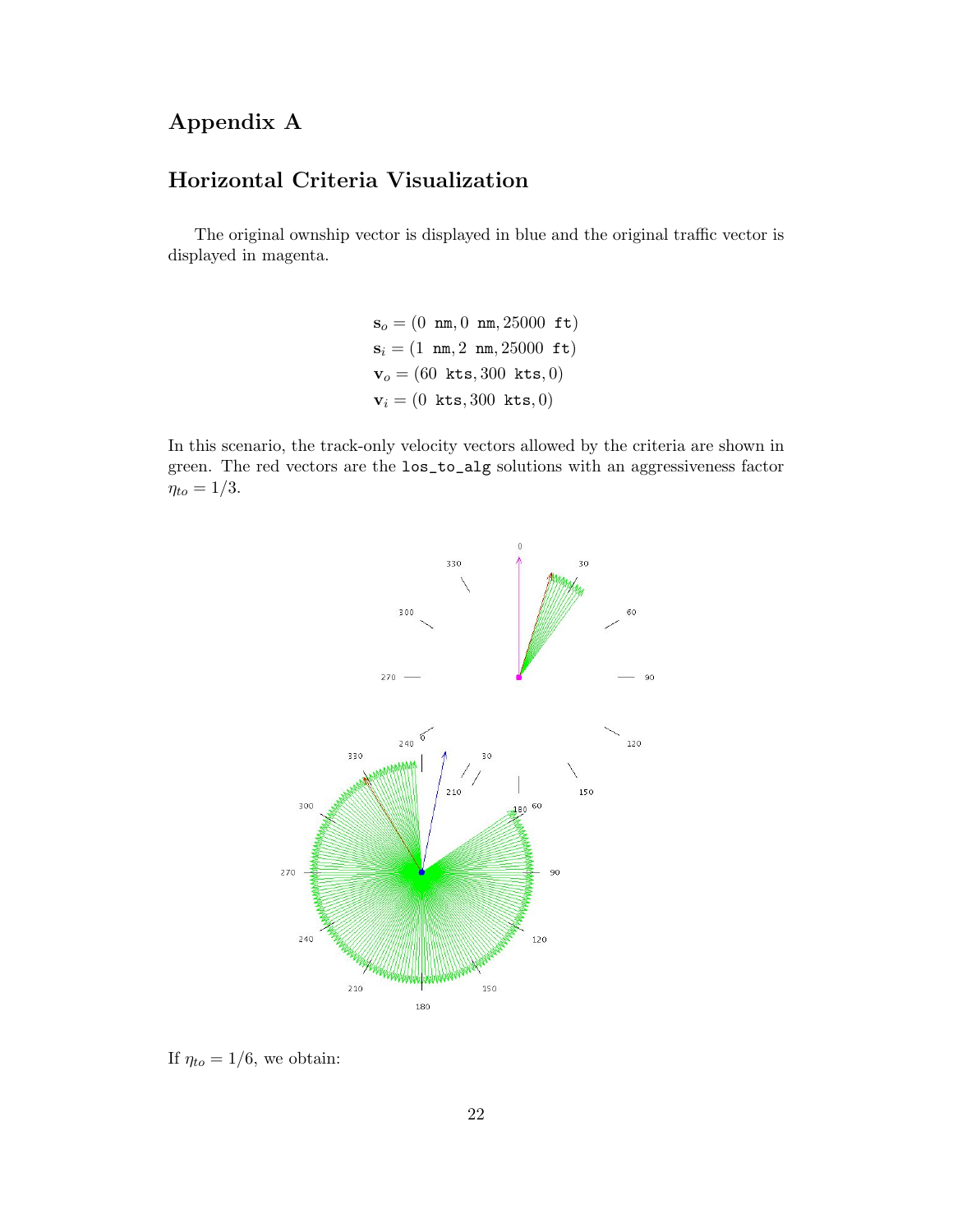

In the following illustration, the ownship track  $=$  300, ground speed  $=$  300 kts, and the traffic track  $= 150$  and ground speed  $= 350$  kts. The separation between the aircraft is 4.21 nm and the vertical speed is 0 for both.

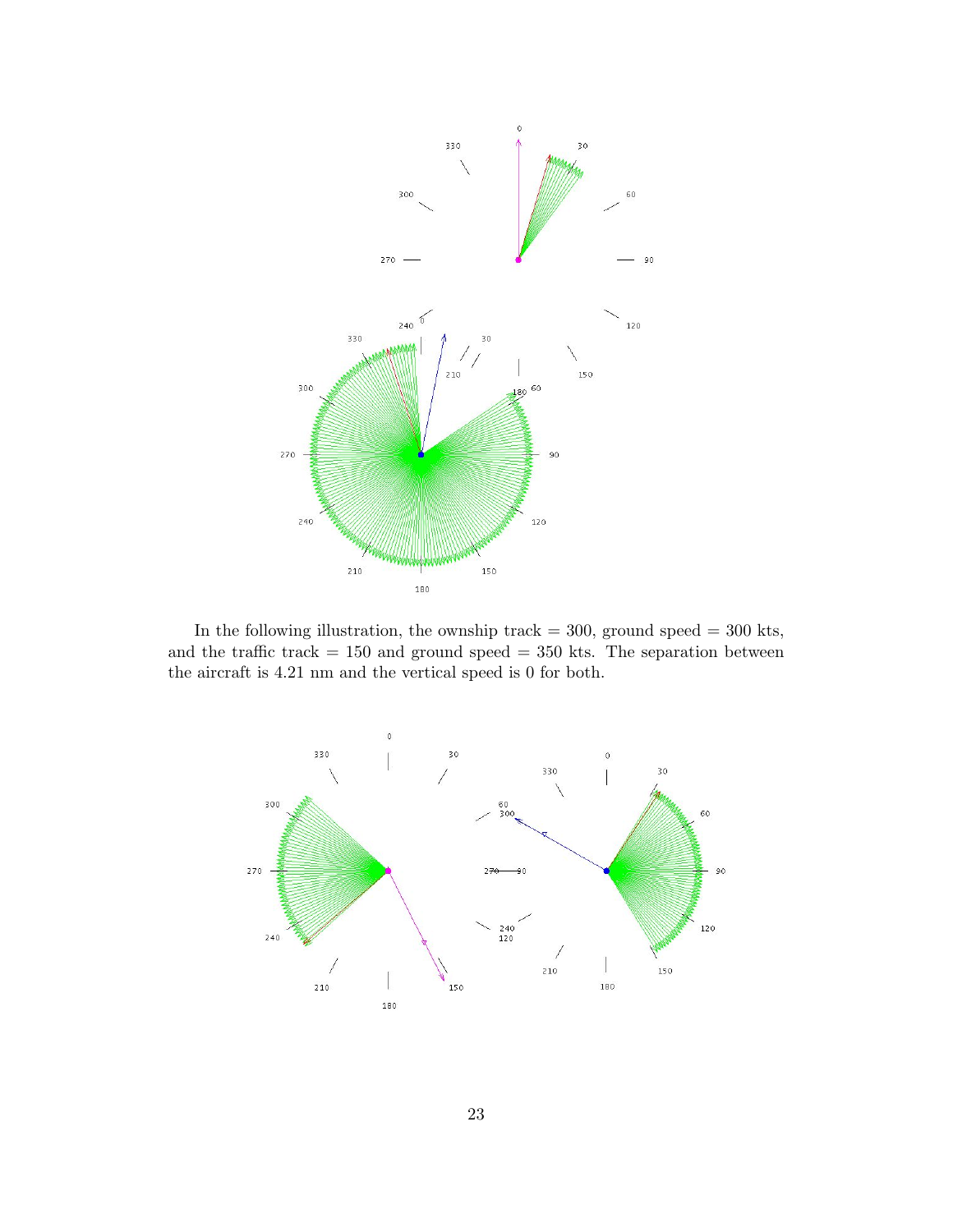The aggressiveness factor  $\eta_{to} = 1/3$ . This scenario requires more aggressive maneuvers. The trace that arises from stepping the algorithm iteratively once per second is illustrated below:



The maneuver executed was limited by a maximum turn rate corresponding to a bank angle of 20<sup>o</sup>. The algorithm is re-executed every iteration. Changing the traffic track angle to  $360^{\circ}$ , results in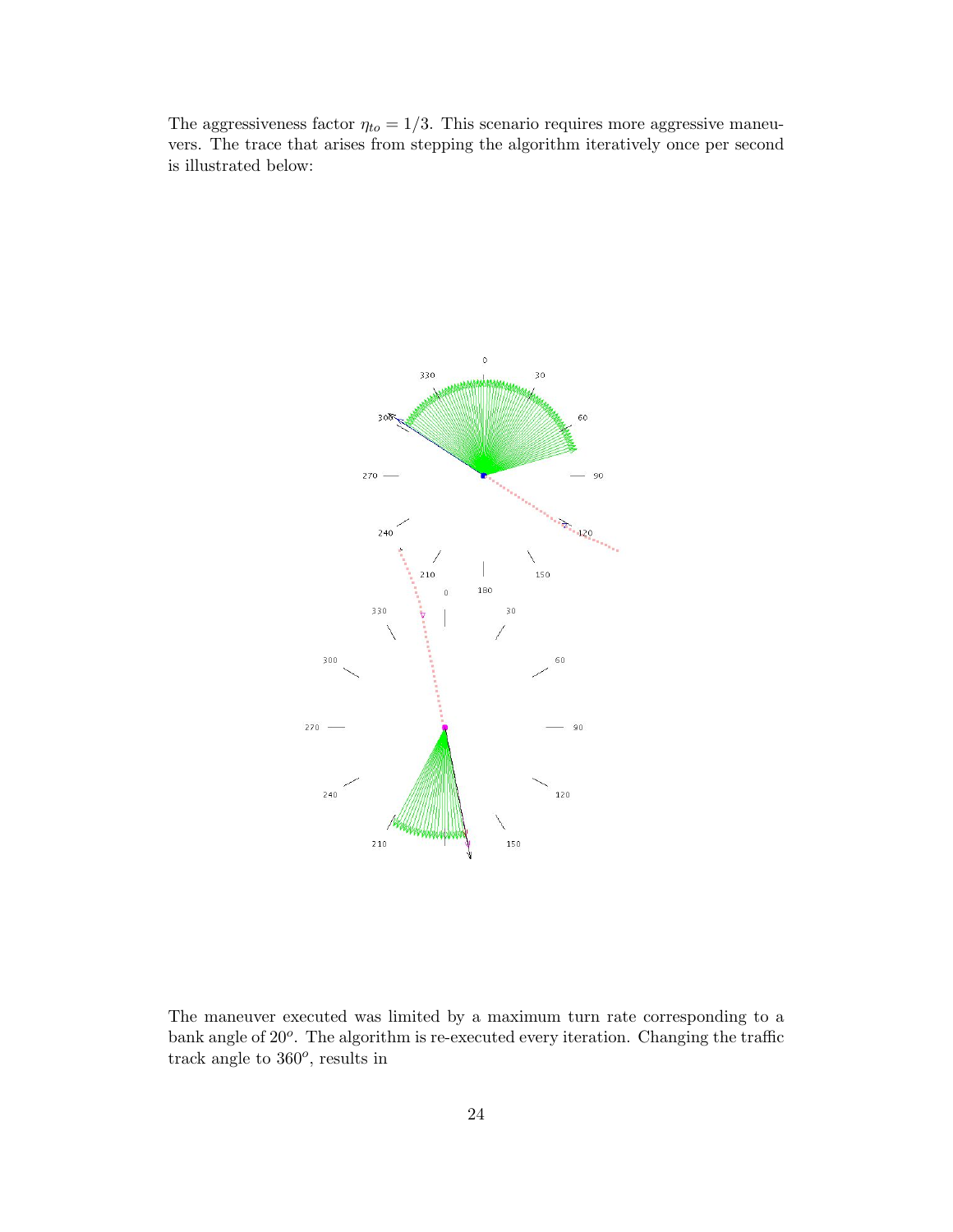

The trace resulting from a 1 second step interval is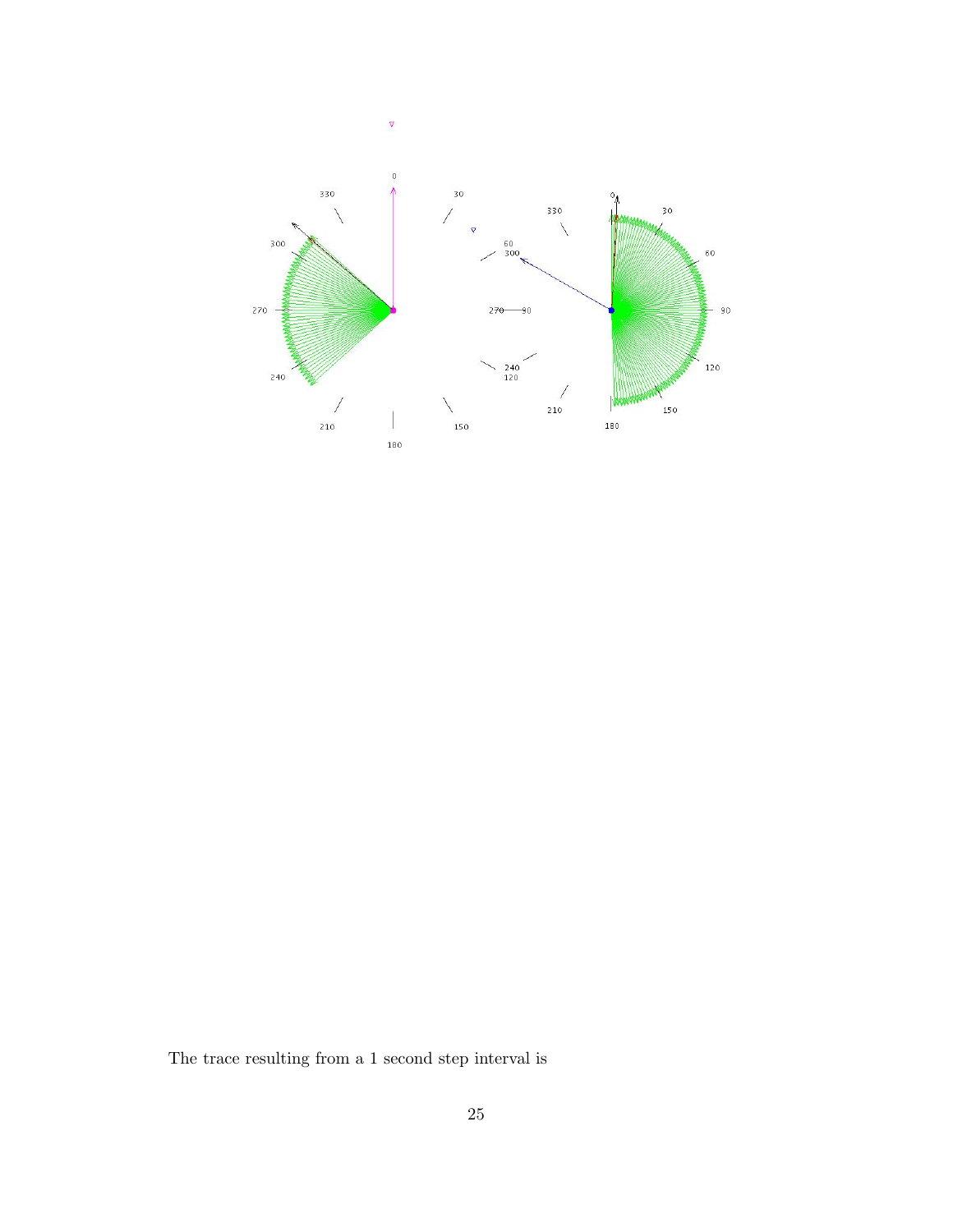

The nearly parallel lines of recovery results in a 95+ seconds time to exit. This indicates that an iterative increase in the  $J$  value may be needed in a situation such as this. Increasing the aggressiveness factor to 0.5, decreased the time to exit to about 60 seconds. Interestingly, changing the aggressiveness factor to 0.7 resulted in a major change in the ownship trajectory: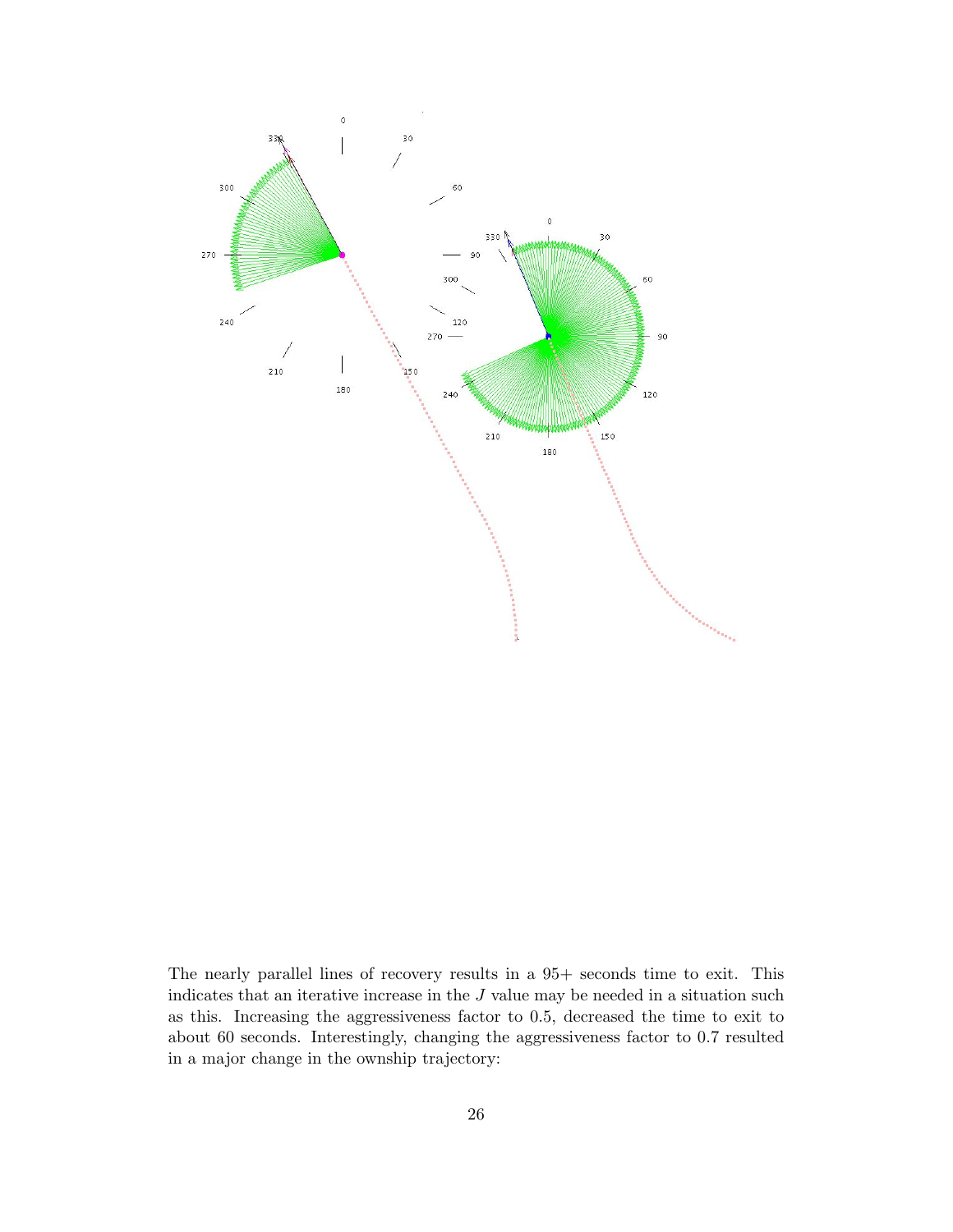

and a short 20 second recovery time. The behavior is very different if the algorithm is not recomputed at each iteration step.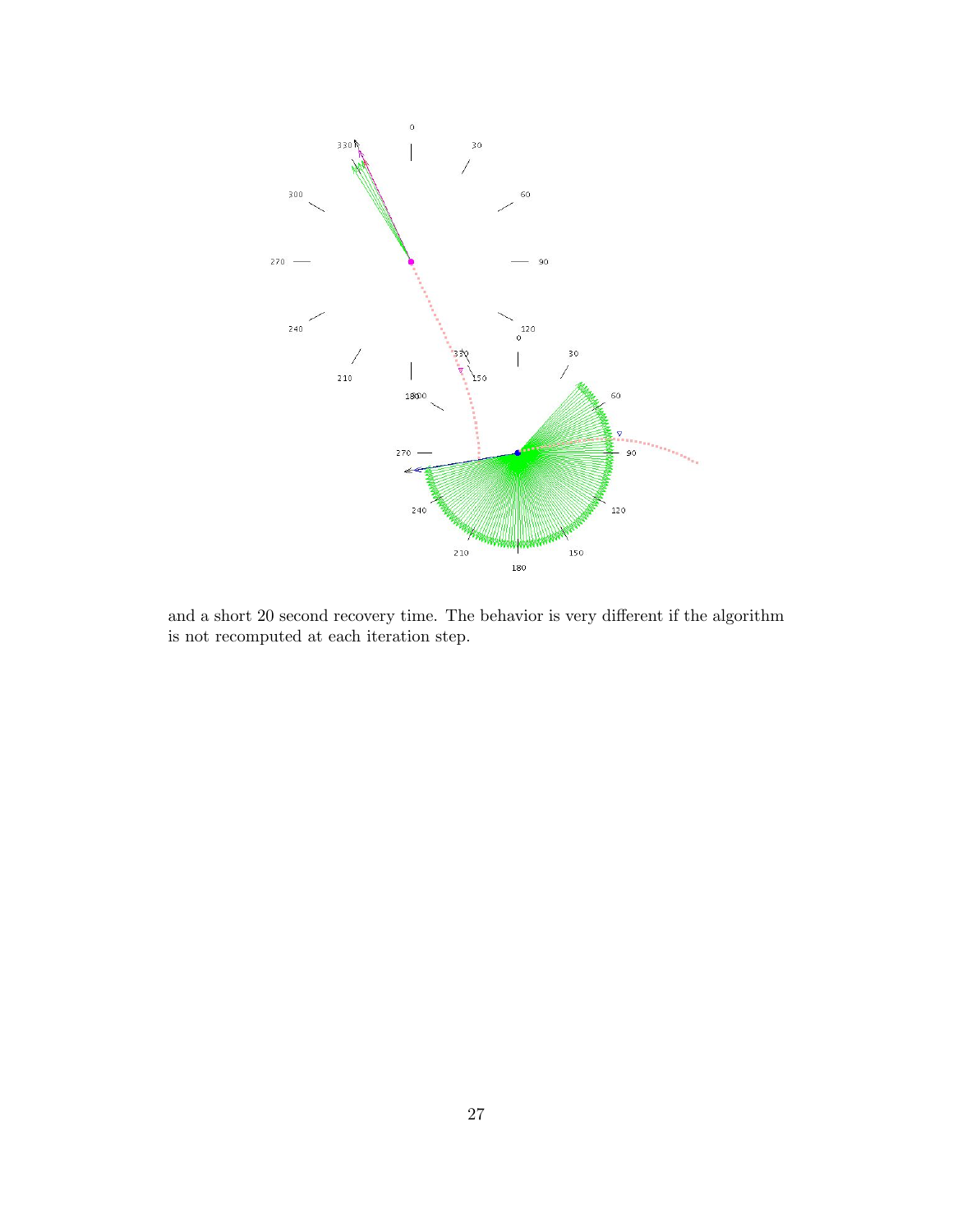|                                                                                                                                                                                                                                                                                                                                                                                                                                                                                                                                                                                                                                                                                                                                                                                                                                                                                                                                                                                                                                                                                                                                     |                                                | <b>REPORT DOCUMENTATION PAGE</b>                            | Form Approved<br>OMB No. 0704-0188                               |              |                            |                                                                                                     |  |  |  |  |
|-------------------------------------------------------------------------------------------------------------------------------------------------------------------------------------------------------------------------------------------------------------------------------------------------------------------------------------------------------------------------------------------------------------------------------------------------------------------------------------------------------------------------------------------------------------------------------------------------------------------------------------------------------------------------------------------------------------------------------------------------------------------------------------------------------------------------------------------------------------------------------------------------------------------------------------------------------------------------------------------------------------------------------------------------------------------------------------------------------------------------------------|------------------------------------------------|-------------------------------------------------------------|------------------------------------------------------------------|--------------|----------------------------|-----------------------------------------------------------------------------------------------------|--|--|--|--|
| The public reporting burden for this collection of information is estimated to average 1 hour per response, including the time for reviewing instructions, searching existing data sources, gathering and maintaining the data<br>PLEASE DO NOT RETURN YOUR FORM TO THE ABOVE ADDRESS.                                                                                                                                                                                                                                                                                                                                                                                                                                                                                                                                                                                                                                                                                                                                                                                                                                              |                                                |                                                             |                                                                  |              |                            |                                                                                                     |  |  |  |  |
| 1. REPORT DATE (DD-MM-YYYY)<br>01-06-2009                                                                                                                                                                                                                                                                                                                                                                                                                                                                                                                                                                                                                                                                                                                                                                                                                                                                                                                                                                                                                                                                                           |                                                | 2. REPORT TYPE                                              | Technical Memorandum                                             |              |                            | 3. DATES COVERED (From - To)                                                                        |  |  |  |  |
| <b>4. TITLE AND SUBTITLE</b>                                                                                                                                                                                                                                                                                                                                                                                                                                                                                                                                                                                                                                                                                                                                                                                                                                                                                                                                                                                                                                                                                                        |                                                |                                                             |                                                                  |              | <b>5a. CONTRACT NUMBER</b> |                                                                                                     |  |  |  |  |
|                                                                                                                                                                                                                                                                                                                                                                                                                                                                                                                                                                                                                                                                                                                                                                                                                                                                                                                                                                                                                                                                                                                                     |                                                |                                                             | Formally Verified Practical Algorithms For Recovery From Loss of |              |                            |                                                                                                     |  |  |  |  |
|                                                                                                                                                                                                                                                                                                                                                                                                                                                                                                                                                                                                                                                                                                                                                                                                                                                                                                                                                                                                                                                                                                                                     | Separation                                     |                                                             |                                                                  |              |                            | <b>5b. GRANT NUMBER</b>                                                                             |  |  |  |  |
|                                                                                                                                                                                                                                                                                                                                                                                                                                                                                                                                                                                                                                                                                                                                                                                                                                                                                                                                                                                                                                                                                                                                     |                                                |                                                             |                                                                  |              |                            | <b>5c. PROGRAM ELEMENT NUMBER</b>                                                                   |  |  |  |  |
| 6. AUTHOR(S)                                                                                                                                                                                                                                                                                                                                                                                                                                                                                                                                                                                                                                                                                                                                                                                                                                                                                                                                                                                                                                                                                                                        |                                                |                                                             |                                                                  |              | 5d. PROJECT NUMBER         |                                                                                                     |  |  |  |  |
| Rick W. Butler                                                                                                                                                                                                                                                                                                                                                                                                                                                                                                                                                                                                                                                                                                                                                                                                                                                                                                                                                                                                                                                                                                                      |                                                |                                                             |                                                                  |              |                            |                                                                                                     |  |  |  |  |
| César A. Muñoz                                                                                                                                                                                                                                                                                                                                                                                                                                                                                                                                                                                                                                                                                                                                                                                                                                                                                                                                                                                                                                                                                                                      |                                                |                                                             |                                                                  |              | <b>5e. TASK NUMBER</b>     |                                                                                                     |  |  |  |  |
|                                                                                                                                                                                                                                                                                                                                                                                                                                                                                                                                                                                                                                                                                                                                                                                                                                                                                                                                                                                                                                                                                                                                     |                                                |                                                             |                                                                  |              |                            | 5f. WORK UNIT NUMBER<br>411931.02.51.07.01                                                          |  |  |  |  |
| 7. PERFORMING ORGANIZATION NAME(S) AND ADDRESS(ES)<br>NASA Langley Research Center<br>Hampton, VA 23681-2199                                                                                                                                                                                                                                                                                                                                                                                                                                                                                                                                                                                                                                                                                                                                                                                                                                                                                                                                                                                                                        |                                                |                                                             |                                                                  |              |                            | 8. PERFORMING ORGANIZATION<br><b>REPORT NUMBER</b><br>$L = 19586$                                   |  |  |  |  |
| 9. SPONSORING/MONITORING AGENCY NAME(S) AND ADDRESS(ES)<br>National Aeronautics and Space Administration<br>Washington, DC 20546-0001                                                                                                                                                                                                                                                                                                                                                                                                                                                                                                                                                                                                                                                                                                                                                                                                                                                                                                                                                                                               |                                                |                                                             |                                                                  |              |                            | 10. SPONSOR/MONITOR'S ACRONYM(S)<br>NASA<br><b>11. SPONSOR/MONITOR'S REPORT</b><br><b>NUMBER(S)</b> |  |  |  |  |
|                                                                                                                                                                                                                                                                                                                                                                                                                                                                                                                                                                                                                                                                                                                                                                                                                                                                                                                                                                                                                                                                                                                                     |                                                |                                                             |                                                                  |              |                            | NASA/TM-2009-215726                                                                                 |  |  |  |  |
| Unclassified-Unlimited                                                                                                                                                                                                                                                                                                                                                                                                                                                                                                                                                                                                                                                                                                                                                                                                                                                                                                                                                                                                                                                                                                              | <b>12. DISTRIBUTION/AVAILABILITY STATEMENT</b> |                                                             |                                                                  |              |                            |                                                                                                     |  |  |  |  |
| Subject Category 61                                                                                                                                                                                                                                                                                                                                                                                                                                                                                                                                                                                                                                                                                                                                                                                                                                                                                                                                                                                                                                                                                                                 |                                                |                                                             |                                                                  |              |                            |                                                                                                     |  |  |  |  |
|                                                                                                                                                                                                                                                                                                                                                                                                                                                                                                                                                                                                                                                                                                                                                                                                                                                                                                                                                                                                                                                                                                                                     |                                                | Availability: NASA CASI (301) 621-0390                      |                                                                  |              |                            |                                                                                                     |  |  |  |  |
| <b>13. SUPPLEMENTARY NOTES</b>                                                                                                                                                                                                                                                                                                                                                                                                                                                                                                                                                                                                                                                                                                                                                                                                                                                                                                                                                                                                                                                                                                      |                                                | An electronic version can be found at http://ntrs.nasa.gov. |                                                                  |              |                            |                                                                                                     |  |  |  |  |
| 14. ABSTRACT                                                                                                                                                                                                                                                                                                                                                                                                                                                                                                                                                                                                                                                                                                                                                                                                                                                                                                                                                                                                                                                                                                                        |                                                |                                                             |                                                                  |              |                            |                                                                                                     |  |  |  |  |
| In this paper, we develop and formally verify practical algorithms for recovery from loss of separation. The formal verification<br>is performed in the context of a criteria-based framework. This framework provides rigorous definitions of horizontal and<br>vertical maneuver correctness that guarantee divergence and achieve horizontal and vertical separation. The algorithms are<br>shown to be independently correct, that is, separation is achieved when only one aircraft maneuvers, and implicitly<br>coordinated, that is, separation is also achieved when both aircraft maneuver. In this paper we improve the horizontal criteria<br>over our previous work. An important benefit of the criteria approach is that different aircraft can execute different<br>algorithms and implicit coordination will still be achieved, as long as they all meet the explicit criteria of the framework.<br>Towards this end we have sought to make the criteria as general as possible. The framework presented in this paper has been<br>formalized and mechanically verified in the Prototype Verification System (PVS). |                                                |                                                             |                                                                  |              |                            |                                                                                                     |  |  |  |  |
| <b>15. SUBJECT TERMS</b>                                                                                                                                                                                                                                                                                                                                                                                                                                                                                                                                                                                                                                                                                                                                                                                                                                                                                                                                                                                                                                                                                                            |                                                |                                                             |                                                                  |              |                            |                                                                                                     |  |  |  |  |
| formal methods, conflict detection and resolution, separation assurance, loss of separation, verification, software safety                                                                                                                                                                                                                                                                                                                                                                                                                                                                                                                                                                                                                                                                                                                                                                                                                                                                                                                                                                                                          |                                                |                                                             |                                                                  |              |                            |                                                                                                     |  |  |  |  |
| 16. SECURITY CLASSIFICATION OF:<br><b>18. NUMBER</b><br>19a. NAME OF RESPONSIBLE PERSON<br><b>17. LIMITATION OF</b><br>ОF<br><b>ABSTRACT</b>                                                                                                                                                                                                                                                                                                                                                                                                                                                                                                                                                                                                                                                                                                                                                                                                                                                                                                                                                                                        |                                                |                                                             |                                                                  |              |                            |                                                                                                     |  |  |  |  |
| a. REPORT                                                                                                                                                                                                                                                                                                                                                                                                                                                                                                                                                                                                                                                                                                                                                                                                                                                                                                                                                                                                                                                                                                                           | <b>b. ABSTRACT</b>                             | c. THIS PAGE                                                |                                                                  | <b>PAGES</b> |                            | STI Help Desk (email: help@sti.nasa.gov)                                                            |  |  |  |  |
| $\ensuremath{\mathrm{U}}$                                                                                                                                                                                                                                                                                                                                                                                                                                                                                                                                                                                                                                                                                                                                                                                                                                                                                                                                                                                                                                                                                                           | U                                              | U                                                           | UU                                                               | 45           |                            | 19b. TELEPHONE NUMBER (Include area code)<br>$(301)$ 621-0390                                       |  |  |  |  |

┛